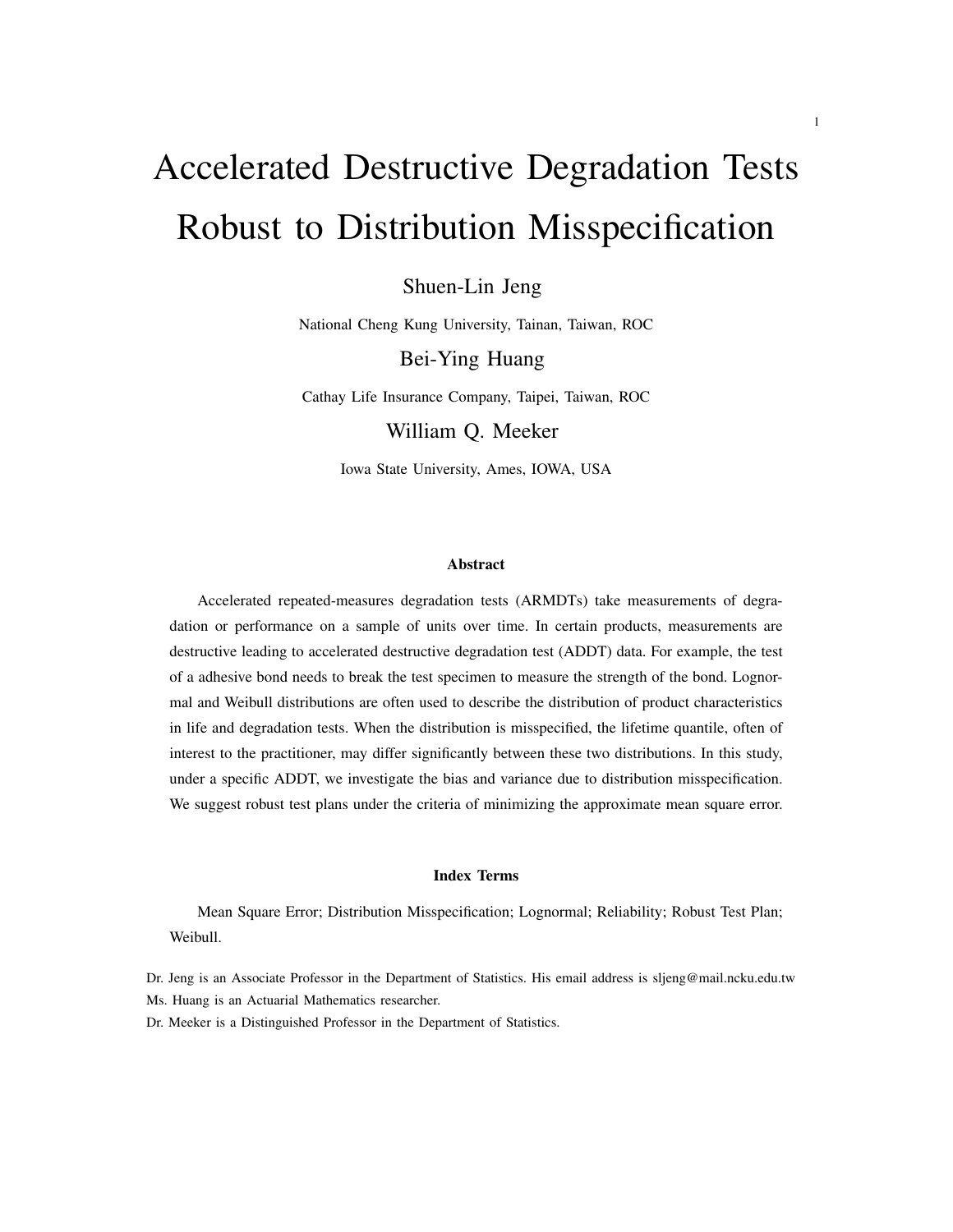# ACRONYMS

| <b>ADDT</b>                             | accelerated destructive degradation test                                               |
|-----------------------------------------|----------------------------------------------------------------------------------------|
| <b>ADT</b>                              | accelerated degradation test                                                           |
| AMSE                                    | approximate mean square error                                                          |
| <b>ALT</b>                              | accelerated life test                                                                  |
| <b>ARMDT</b>                            | Accelerated repeated-measures degradation test                                         |
| ML                                      | maximum likelihood                                                                     |
| QML                                     | quasi ML                                                                               |
|                                         | <b>NOTATION</b>                                                                        |
| $\boldsymbol{a}$                        | number of accelerated temperature                                                      |
| $\boldsymbol{\beta}_j$                  | the parameters of model $M_j$                                                          |
| $\bm{\beta}_j^\Box$                     | planning value for $\beta_i$                                                           |
| $\mathcal{D}_f$                         | critical level for the degradation distribution                                        |
| $\gamma_j$                              | stable parameter reparametrization for $\beta_j$                                       |
| $\boldsymbol{\gamma}_j^\square$         | planning value for $\gamma_j$                                                          |
| $\hat{\bm{\gamma}}_j$                   | the quasi ML estimator of $\gamma_i$ when the working model is $M_i$                   |
| $\boldsymbol{\gamma}_j^*$               | the value of $\gamma_j$ that maximizes the expected log-likelihood of                  |
|                                         | the working model $M_j$ with respect to the true model $M_i$ .                         |
| $\mathcal{L}_j(\bm{\gamma}_j,\bm{\xi})$ | log-likelihood of the working model $M_j$ and the test plan $\xi$                      |
| $M_1$                                   | lognormal model                                                                        |
| $M_2$                                   | Weibull model                                                                          |
| $n_{ij}$                                | number of units at level $i$ of observed time and level $j$ of accelerated temperature |
| $\Phi$                                  | location-scale cumulative distribution function (no unknown parameters)                |
| $\sigma_j$                              | scale parameter of distribution of model $M_i$                                         |
| $\sigma_j^{\Box}$                       | planning value of $\sigma_i$ .                                                         |
| T                                       | the time at which the observed degradation crosses the critical level $\mathcal{D}_f$  |
| $\tau$                                  | transformed time                                                                       |
| $t_{j,p}(\hat{\boldsymbol{\gamma}}_j)$  | the quasi ML estimator of the p quantile at $x_u$ under the working model $M_j$        |
| $t_p$                                   | the $p$ quantile of the life-time distribution                                         |
| w                                       | number of observed time                                                                |
| $\boldsymbol{x}$                        | transformed accelerating variable level                                                |
| ξ                                       | a test plan which specifies the possible choices of temperatures, times                |
|                                         | and the allocation of the test units                                                   |
| $x_u$                                   | transformed accelerating variable level at the use condition                           |
| Y                                       | transformed degradation                                                                |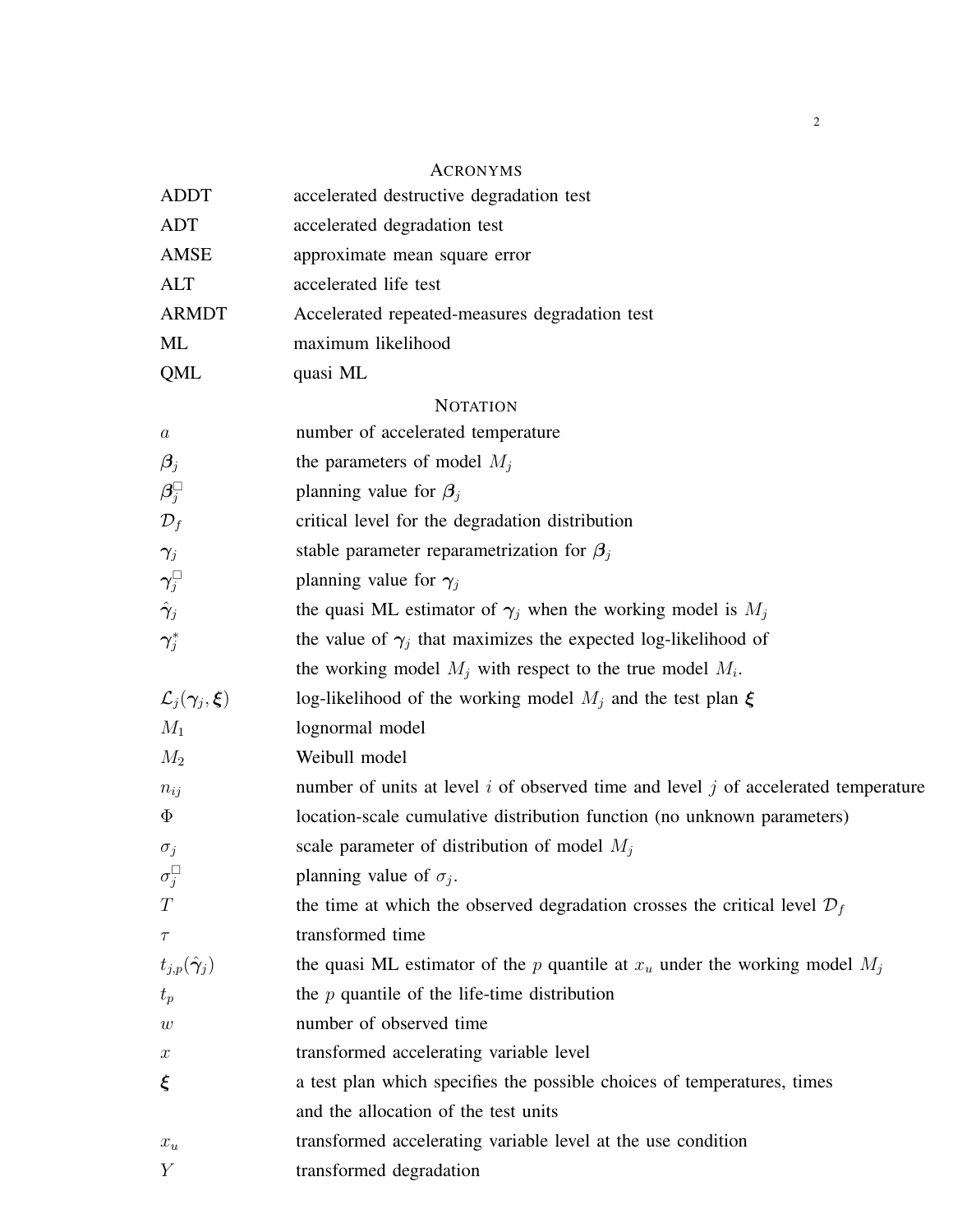#### I. INTRODUCTION

## *A. Background*

With a short product development period, reliability tests must be conducted with severe time constraints. Most modern products are designed to operate without failure for years, decades, or longer. Frequently no failures occur during such tests. Thus it is difficult to assess reliability with traditional life tests that record only failure time. Moreover, there are few failures even with accelerated tests. Hence, degradation data have been shown to be a superior alternative to lifetime data in many situations (e.q., [\[4\]](#page-26-0), [\[1\]](#page-26-1), [\[6\]](#page-26-2), and [\[2\]](#page-26-3)).

For certain applications, it may be difficult, costly, or impossible to obtain continued degradation measures from some components or materials. For example, a manufacturer wants to assess the long term strength of an adhesive bond. An automobile company wants to measure the degree of expansion of air bags as a function of age. Engineers need to test insulation to understand deterioration of strength over time. Taking degradation measures for such products will often require destructive measurements. That is, the degradation measurement process destroys or changes the physical/mechanical characteristics of test units so that only one meaningful measurement can be taken on each unit. This is called an accelerated destructive degradation test (ADDT). More details about destructive degradation tests can be found in [\[3\]](#page-26-4).

The properties of ADDT plans depend on the underlying model and the parameters of the model. The form of the underlying model and at least some of the parameters are generally unknown. Hence experimenters need to obtain some information about these unknowns. Sources of such planning information include previous experience with similar products and failure modes, expert opinion, and the engineering information or judgment. As discussed in [\[11\]](#page-27-0), an important input for planning an ADDT is the assumed distribution for the model.

The lognormal and Weibull distributions are the two common distributions used in fitting lifetime models. There distributions are also used to describe the degradation response in a ADDT. The degradation model, for a given failure definition, induces a life-time distribution. The quantiles of the lifetime distribution may depend importantly on whether the lognormal of the Weibull distribution is used to describe degradation.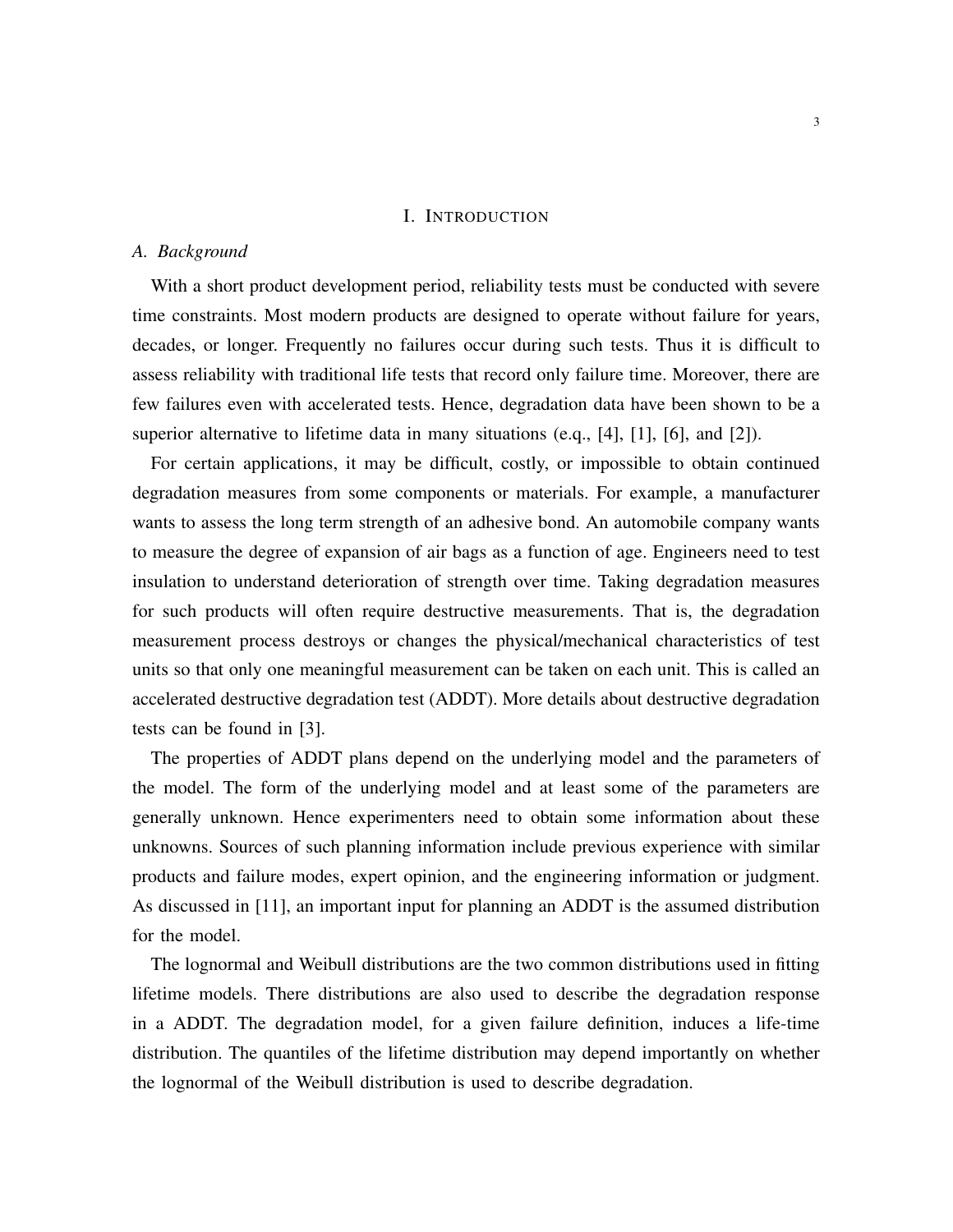The goal of this study is to built a planning procedure for ADDTs when degradation model distribution may be lognormal or Weibull. This study provides evaluation of the bias and variance of the ML estimators of the distribution quantile when we use wrong distribution as working model. Test plans are evaluated under the criterion of minimizing the large-sample approximate mean square error (AMSE). This criterion will help practitioners to choose an appropriate ADDT plan.

#### *B. Literature Review*

Much research has been conducted on accelerated life test (ALT), accelerated degradation test (ADT) and ADDT plans. Most of this work has been described in [\[8\]](#page-26-5) and [\[9\]](#page-26-6). We will review some of the work which is most closely related to our study.

Unsuitable test plans cost not only time but money and may not even yield the desired information. Experiments should provide the most efficient use of available resources and the amount of extrapolation should be kept to a minimum. Nelson [\[7\]](#page-26-7) presented concepts of traditional, optimum, and compromise accelerated life test plans. He showed how to evaluate the precision of estimates from such plans and guidance on how many specimens to test. He also pointed out that traditional test plans generally require 25 to 50% more specimens for the same precision as statistically optimum test plans and indicated that compromise plans run more specimens at lower stress than at high stress.

Accelerated Destructive Degradation Tests (ADDT's) provide reliability information quickly. Nelson [\[7\]](#page-26-7) described applications for degradation data with the Arrhenius rate model and used a specific example to show how to analyze degradation data with only one degradation reading per specimen. Escobar et al. [\[3\]](#page-26-4) provided an application for accelerated destructive degradation data and used likelihood-based methods for inference on both the degradation and the induced life-time distribution.

Shi, Meeker, and Escobar [\[11\]](#page-27-0) described methods to find good ADDT plans for an important class of destructive degradation models. They derived the optimum plans minimizing the large-sample approximate variance of the ML estimator of a specified quantile of the induced life-time distribution. Because the optimum plans can be sensitive to misspecification of model assumptions, they also proposed a more robust and useful compromise plan.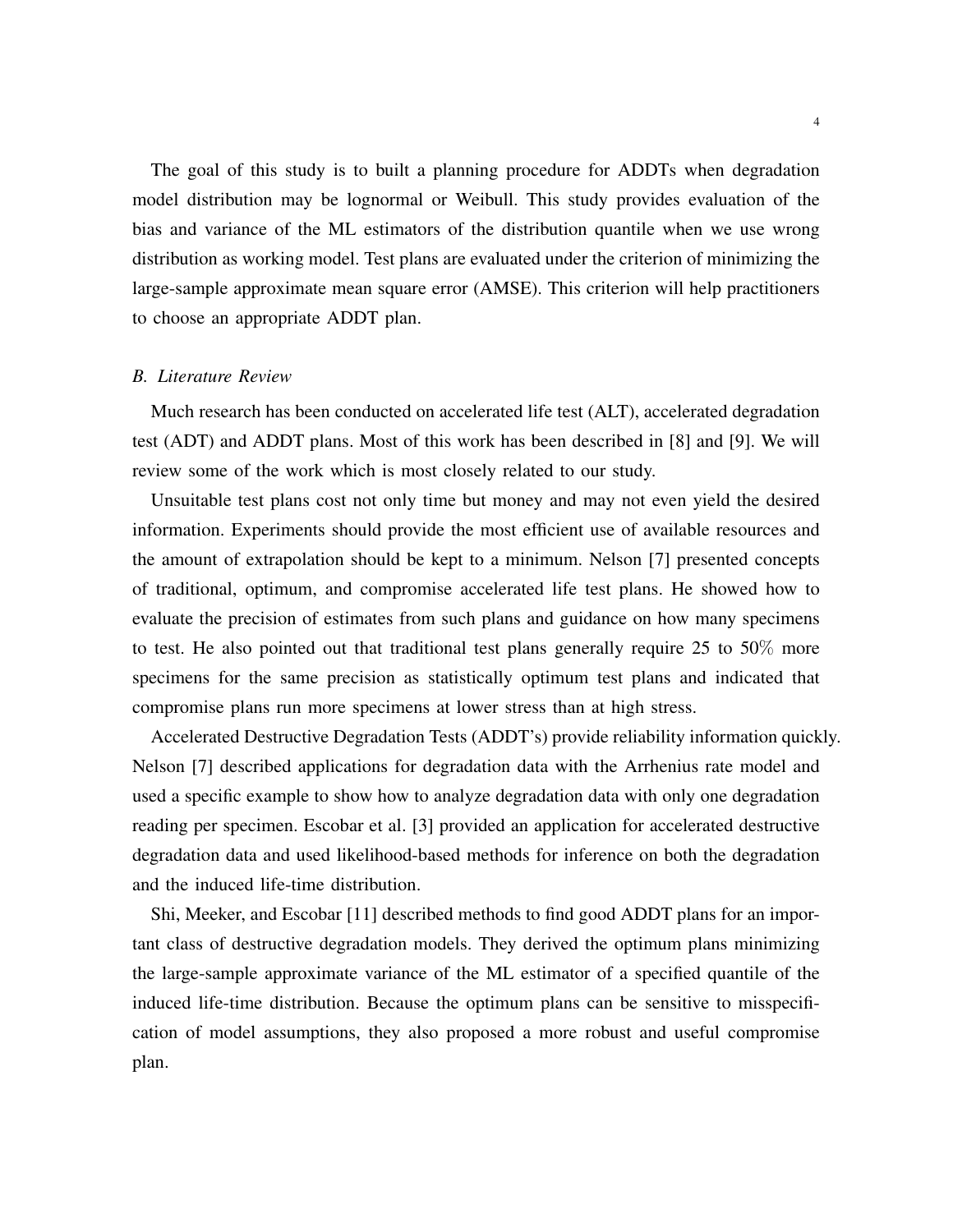Pascual and Montepiedra [\[10\]](#page-27-1) derived expressions for the asymptotic distribution of maximum likelihood estimators of model parameters in an ALT when the model distribution is misspecified. They proposed test plan criteria based on approximate bias and approximate mean squared error to provide control over estimation bias and variance when the model distribution is misspecified. Our study will extend their work to ADDT planning.

## *C. Motivating Example*

<span id="page-4-1"></span>Here we use the example given in [\[3\]](#page-26-4) to illustrate some of the general characteristics of ADDT's considered in this study. This example is based on an application of an ADDT to evaluate an adhesive bond (Adhesive Bond B). The objective of the experiment was to assess the strength of the adhesive bond over time. The measurement process was destructive because the strength of a test unit could be measured only once by applying stress until the bond broke. There was a special interest in estimating the time at which  $1\%$  of the devices would have a strength less than 40 Newtons assuming storage and operation at  $25\degree C$  (i.e., the 0.01 quantile of the life-time distribution). In the ADDT, 8 baseline units with no aging were measured at the start of the experiment. A total of 80 additional units were aged and measured according to the temperature and time schedule presented in Table [I.](#page-4-0)

<span id="page-4-0"></span>

|                 |   | ORIGINAL ADDT PLAN. | 10 Juli        |                |       |    |        |
|-----------------|---|---------------------|----------------|----------------|-------|----|--------|
| Temperature     |   | Weeks               |                |                |       |    |        |
| $({}^{\circ}C)$ | 0 | 2                   | $\overline{4}$ | 6              | 12 16 |    | Totals |
|                 | 8 |                     |                |                |       |    | 8      |
| 50              |   | 8                   | $\overline{0}$ | 8              | 8     | 7  | 31     |
| 60              |   | 6                   | 0              | 6              | 6     | 6  | 24     |
| 70              |   | 6                   | 6              | $\overline{4}$ | 9     | 0  | 25     |
| Totals          | 8 | 20                  | 6              | 18             | -23   | 13 | 88     |

TABLE I

## *D.* Overview

The remainder of this paper is organized as follows. Section 2 derives the large-sample approximate mean square error (AMSE) of the ML estimator of distribution quantile when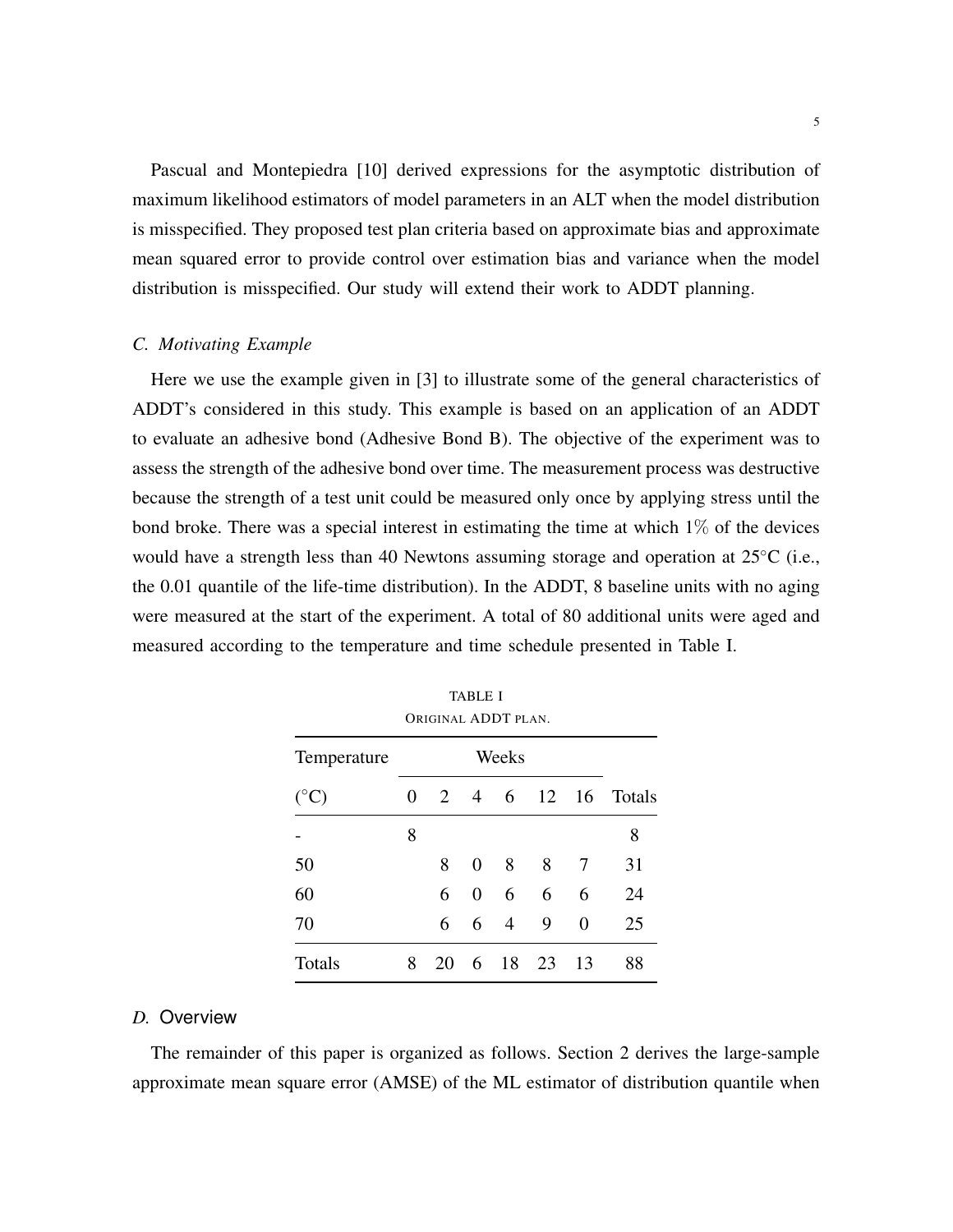the distribution is misspecified in a degradation model. Section 3 presents the asymptotic distribution of observed bias for the lognormal and Weibull models when the wrong distribution is used as the working model. Test constraints and planning values are described in Section 4. In Section 5, we evaluate the test plans with proper levels of testing temperature and sample size allocation by minimizing the AMSE of the ML estimator of distribution quantile. Section 6 contains concluding remarks.

## II. Asymptotic Properties of Estimators under Distribution Misspecification

#### *A.* Models and Lifetime Distribution

.

In the following, we use the ADDT model from [\[3\]](#page-26-4) to investigate the asymptotic properties of estimators under distribution misspecification. The procedure and derivations could also be applied to other similar models. The following description of the ADDT model is similar to that given in [\[11\]](#page-27-0) and is given here for completeness. The degradation for a typical observational unit at time  $t$  and accelerating variable level AccVar (e.g., temperature, humidity) is denoted by  $\mathcal{D}(\tau, x, \beta)$ , where  $\tau = h_t(t)$  and  $x = h_a(\text{AccVar})$  are known monotone increasing transformations of t and AccVar respectively, and  $\beta$  is a vector of unknown parameters. For the class of degradation models used here, the transformed degradation Y for a unit at the transformed time  $\tau$  and the transformed accelerating variable level  $x$  is

<span id="page-5-0"></span>
$$
Y = \mu(\tau, x) + \epsilon = \beta_0 + \beta_1 e^{\beta_2 x} \tau + \epsilon \tag{2.1}
$$

where  $\mu(\tau, x) = h_d(\mathcal{D})$ , a monotone increasing transformation of  $\mathcal{D}$ , is a location parameter for distribution of Y that depends on the unknown parameters in  $\beta = (\beta_0, \beta_1, \beta_2)'$ , and  $\epsilon$ is a residual deviation that describes unit-to-unit variability with  $(\epsilon/\sigma) \sim \Phi(z)$  where  $\Phi(z)$ is a cumulative distribution function that has no unknown parameters.

For the adhesive bond B application, the accelerating variable is temperature, and

$$
Y = h_d(\text{Strength in Newtons}) = \log(\text{Strength in Newtons}),
$$

$$
\tau = h_t(\text{Time}) = \sqrt{\text{Time in Weeks}},
$$

$$
x = h_a(\text{Temperature}) = -\frac{11605.45}{\text{Temperature in}^{\circ}\text{C} + 273.15},
$$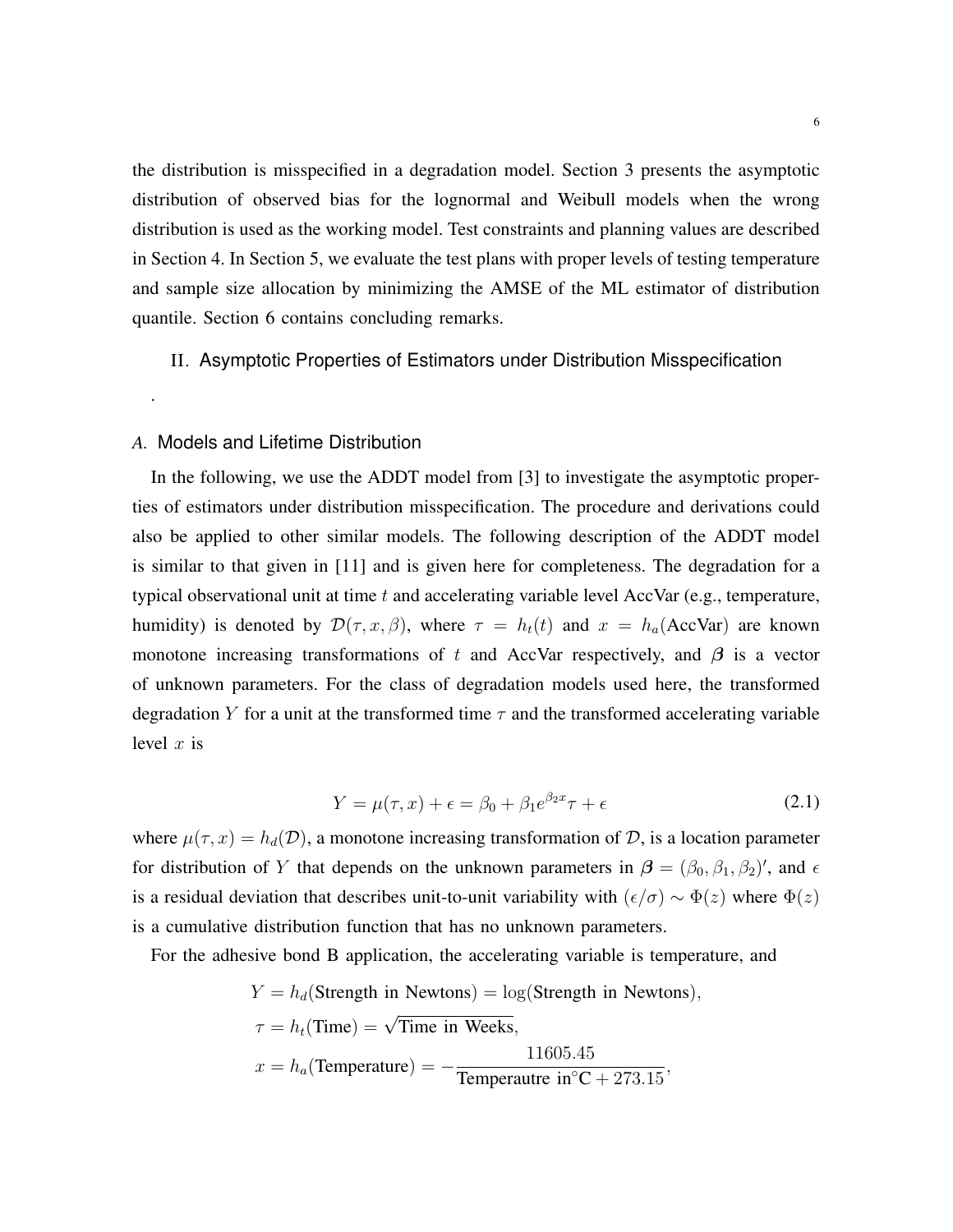where 11605.45 is the reciprocal of Bolzmann's constant in unit of  $K/eV$ .

In order to improve the convergence properties of the ML estimation algorithm, a reparameterization is used. Let  $\bar{x}$  denote the sample mean of the stress variable and let  $\bar{\tau}$  denote the sample mean transformed observed time. Then the model in [\(2.1\)](#page-5-0) can be reparameterized as

<span id="page-6-1"></span>
$$
Y = \gamma_0 + \gamma_1 \left\{ e^{\gamma_2 (x - \overline{x})} \tau - \overline{\tau} \right\} + \epsilon \tag{2.2}
$$

with  $\epsilon/\sigma \sim \Phi(z)$ , and

$$
\gamma_0 = \beta_0 + \beta_1 e^{\beta_2 \overline{x}} \overline{\tau}, \ \gamma_1 = \beta_1 e^{\beta_2 \overline{x}}, \ \gamma_2 = \beta_2. \tag{2.3}
$$

Some products experience a gradual loss of performance with time. For example, the strength of an adhesive bond will decrease with time. Then we can define a soft failure to occur at a specified degradation level. Here, we use  $\mathcal{D}_f$  to denote the critical level for the degradation distribution at which the soft failure is assumed to occur. The lifetime,  $T$ , is defined as the time at which the observed degradation crosses the critical level  $\mathcal{D}_f$ .

For decreasing degradation, lifetime  $T$  being less than  $t$  is equivalent to an observed degradation being less than the critical level  $\mathcal{D}_f$  at time t [i.e., the event  $T \leq t$  is equivalent to the event  $Y \leq d_f$ , where  $d_f = h_d(\mathcal{D}_f)$ . Then the lifetime cdf is

$$
F_T(t;x) = P(T \le t) = P(Y \le d_f) = F_Y(d_f; \tau, x)
$$
  
=  $\Phi\left(\frac{d_f - \mu(\tau, x)}{\sigma}\right) = \Phi\left(\frac{h_t(t) - \nu}{\varsigma}\right)$ , for  $t \ge 0$ , (2.4)

where

<span id="page-6-0"></span>
$$
\nu=-\frac{(\gamma_0-\gamma_1\overline{\tau}-d_f)e^{\gamma_2(\overline{x}-x)}}{\gamma_1}\text{ and }\varsigma=-\frac{\sigma e^{\gamma_2(\overline{x}-x)}}{\gamma_1}.
$$

With a time transformation,  $h_t(t)$ , for which  $\tau = 0$  when  $t = 0$ , the lifetime distribution for decreasing degradation is a mixture distribution with a spike  $Pr(T = 0) = \Phi(-\nu/\varsigma)$  at  $t = 0$ . This spike corresponds to the probability of failure for a new unit that experiences no aging and it some times called the dead-on-arrival probability [\[11\]](#page-27-0). Hence, for  $t > 0$  the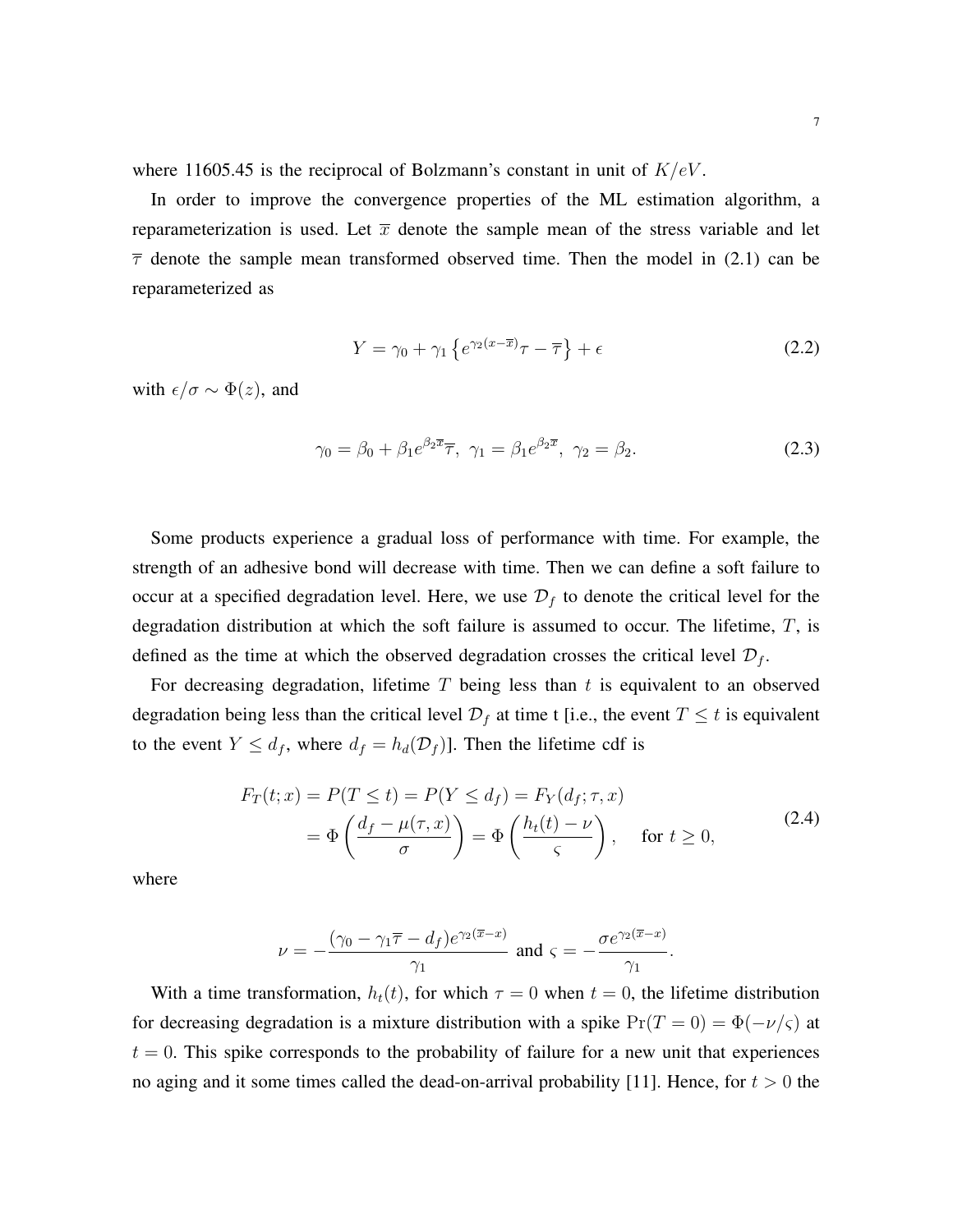lifetime cdf in [\(2.4\)](#page-6-0) is continuous and agrees with the cdf of a log-location-scale variable with standardized cdf  $\Phi(.)$ , location parameter  $\nu$ , and scale parameter  $\varsigma$ . Inverting [\(2.4\)](#page-6-0), the  $p$  quantile of lifetime distribution for decreasing degradation is

<span id="page-7-2"></span>
$$
t_p = \begin{cases} h_t^{-1}[\nu + \varsigma \Phi^{-1}(p)] & \text{if } p \ge \Phi(-\nu/\varsigma), \\ 0 & \text{otherwise.} \end{cases}
$$
 (2.5)

#### *B.* AMSE of Quantile Estimator

In this study, we consider two candidate distributions for the strength of the adhesive bond: lognormal and Weibull. Hence, after the log transformation of the strength, the two distributions are normal and SEV distributions, respectively. We denote the two degradation models  $M_1$  and  $M_2$  by

<span id="page-7-0"></span>
$$
Y = \gamma_{10} + \gamma_{11} \left\{ e^{\gamma_{12}(x-\overline{x})}\tau - \overline{\tau} \right\} + \epsilon_1, \tag{M_1}
$$

where  $\epsilon_1$  follows a normal distribution with mean parameter 0 and scale parameter  $\sigma_1$ , and

<span id="page-7-1"></span>
$$
Y = \gamma_{20} + \gamma_{21} \left\{ e^{\gamma_{22}(x-\overline{x})}\tau - \overline{\tau} \right\} + \epsilon_2, \tag{M_2}
$$

where  $\epsilon_2$  follows a SEV distribution with location parameter 0 and scale parameter  $\sigma_2$ .

Let  $\gamma_j = (\gamma_{j0}, \gamma_{j1}, \gamma_{j2})$ , and  $\mathcal{L}_1(\gamma_1, \xi)$ ,  $\mathcal{L}_2(\gamma_2, \xi)$  be the log-likelihoods under test plan  $\xi$  and models  $M_1$  $M_1$  and  $M_2$ , respectively. The test plan  $\xi$  specifies the possible choices of temperatures, times and the allocation of the test units to the combinations of temperature and time. Denote the true model by  $M_i$  and denote the working model by  $M_j$ . Then let  $\hat{\gamma}_j$ be the quasi ML (QML) estimator when the working model  $M_j$  is fitted to data under a test plan  $\xi$ . The definition of the quasi ML estimator is due to White [\[12\]](#page-27-2) who also defines  $\gamma_j^*$  be the value of  $\gamma_j$  that maximizes the expected log-likelihood with respect to  $M_i$ . We refer to  $\gamma_j^*$  as the *working-model parameter*. That is, the QML estimator is

<span id="page-7-3"></span>
$$
\hat{\gamma}_j = \arg \max_{\gamma_j} \mathcal{L}_j(\gamma_j, \xi), \qquad (2.6)
$$

and the working-model parameter is

$$
\gamma_j^* = \arg \max_{\gamma_j} E_{M_i} \left[ \mathcal{L}_j(\gamma_j, \boldsymbol{\xi}) \right]. \tag{2.7}
$$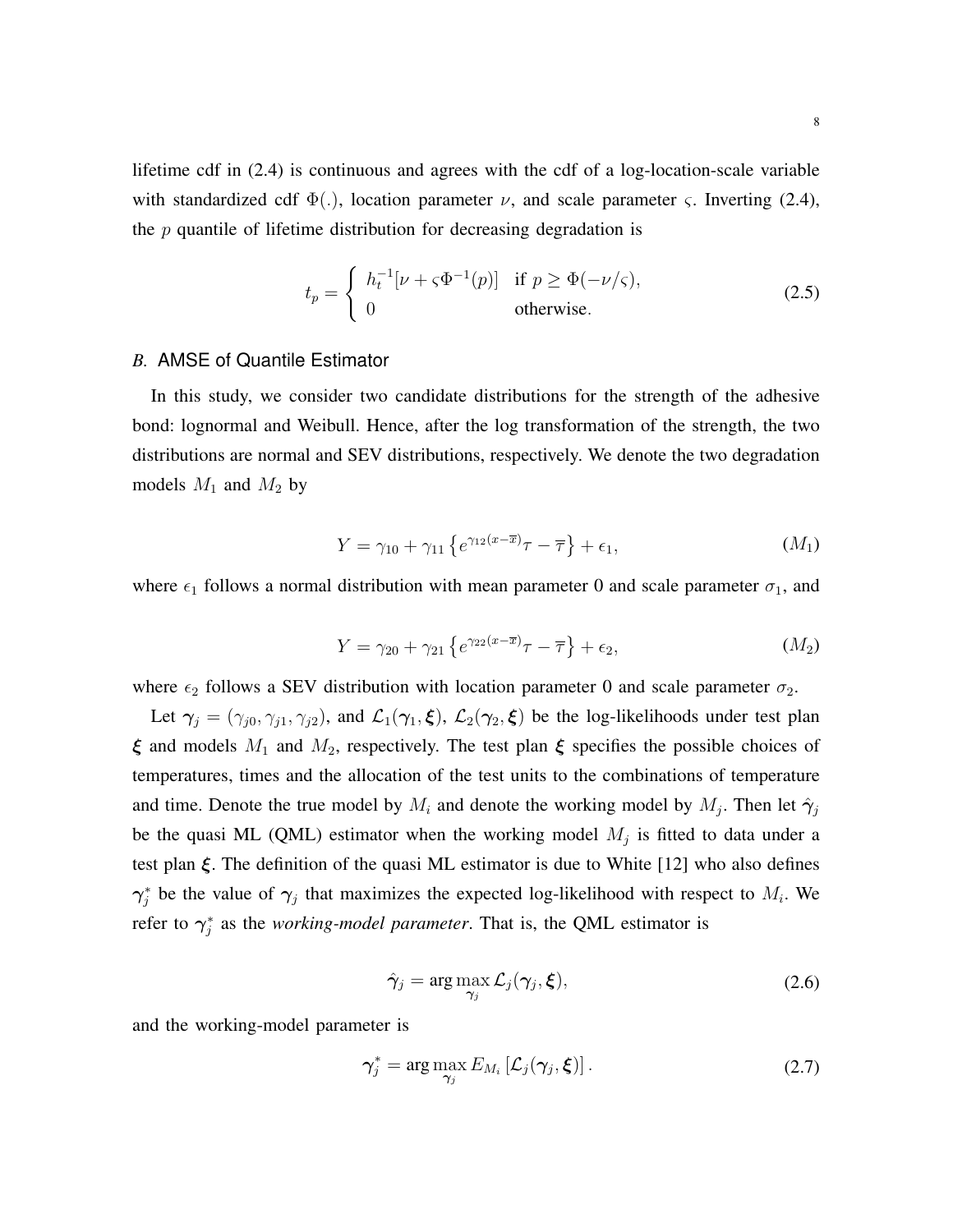Following similar notation to that used in [\[10\]](#page-27-1), we define three matrices:

<span id="page-8-2"></span>
$$
A(\gamma_i : \gamma_j) = E_{M_i} \left( \frac{\partial^2}{\partial \gamma_{jr} \partial \gamma_{js}} \mathcal{L}_j(\gamma_j, \xi) \right),
$$
  
\n
$$
B(\gamma_i : \gamma_j) = E_{M_i} \left( \frac{\partial}{\partial \gamma_{jr}} \mathcal{L}_j(\gamma_j, \xi) \times \frac{\partial}{\partial \gamma_{js}} \mathcal{L}_j(\gamma_j, \xi) \right),
$$
\n(2.8)

and

<span id="page-8-3"></span>
$$
C(\boldsymbol{\gamma}_i:\boldsymbol{\gamma}_j)=[A(\boldsymbol{\gamma}_i:\boldsymbol{\gamma}_j)]^{-1}B(\boldsymbol{\gamma}_i:\boldsymbol{\gamma}_j)[A(\boldsymbol{\gamma}_i:\boldsymbol{\gamma}_j)]^{-1}, \qquad (2.9)
$$

where  $\gamma_{jk}$  is the  $k^{th}$  element of  $\gamma_j$ . By theorem 3.2 in [\[12\]](#page-27-2),  $\sqrt{n}(\hat{\gamma}_j - \gamma_j^*)$  is asymptotically normal with mean vector 0 and variance covariance matrix  $C(\gamma_i : \gamma_j = \gamma_j^*)$ . Suppose that our interest is the p quantile of lifetime distribution at  $x<sub>u</sub>$ . From [\(2.5\)](#page-7-2), the p lifetime quantile at the use condition  $x_u$  is

$$
t_{i,p}(\gamma_i) = h_t^{-1} \left( -\frac{e^{\gamma_{i2}(\overline{x} - x_u)}}{\gamma_{i1}} (\gamma_{i0} - \gamma_{i1}\overline{\tau} - d_f + \Phi_i^{-1}(p)\sigma_i) \right) \quad \text{under true model},
$$
  

$$
t_{j,p}(\gamma_j) = h_t^{-1} \left( -\frac{e^{\gamma_{j2}(\overline{x} - x_u)}}{\gamma_{j1}} (\gamma_{j0} - \gamma_{j1}\overline{\tau} - d_f + \Phi_j^{-1}(p)\sigma_j) \right) \quad \text{under working model}.
$$

Moreover,  $t_{j,p}(\hat{\gamma}_j)$  is the quasi ML estimator of the p quantile at  $x_u$ . Therefore,  $\sqrt{n}(t_{j,p}(\hat{\gamma}_j) (t_{j,p}(\gamma_j^*))$  is asymptotically normal with mean vector 0 and approximate variance

$$
\text{AVar}\left[t_{j,p}(\hat{\gamma}_j)|M_i\right] = \left[\frac{\partial}{\partial \gamma} t_{j,p}(\gamma_j^*)\right] C(\gamma_i : \gamma_j = \gamma_j^*) \left[\frac{\partial}{\partial \gamma} t_{j,p}(\gamma_j^*)\right]'.
$$
 (2.10)

This means that for a large sample size, the average value of  $t_{j,p}(\hat{\gamma}_j)$  tends to be near  $t_{j,p}(\gamma_j^*)$  with approximate variance  $AVar[t_{j,p}(\hat{\gamma}_j)|M_i].$ 

We refer to the observed bias (OBias) as the difference between an estimator and the true value of the quantile. The OBias results from using  $M_j$  to estimate the p quantile at  $x_u$  when  $M_i$  is the true model. That is,

<span id="page-8-1"></span><span id="page-8-0"></span>
$$
\text{OBias}\left[t_{j,p}(\hat{\boldsymbol{\gamma}}_j)|M_i\right] = t_{j,p}(\hat{\boldsymbol{\gamma}}_j) - t_{i,p}(\boldsymbol{\gamma}_i). \tag{2.11}
$$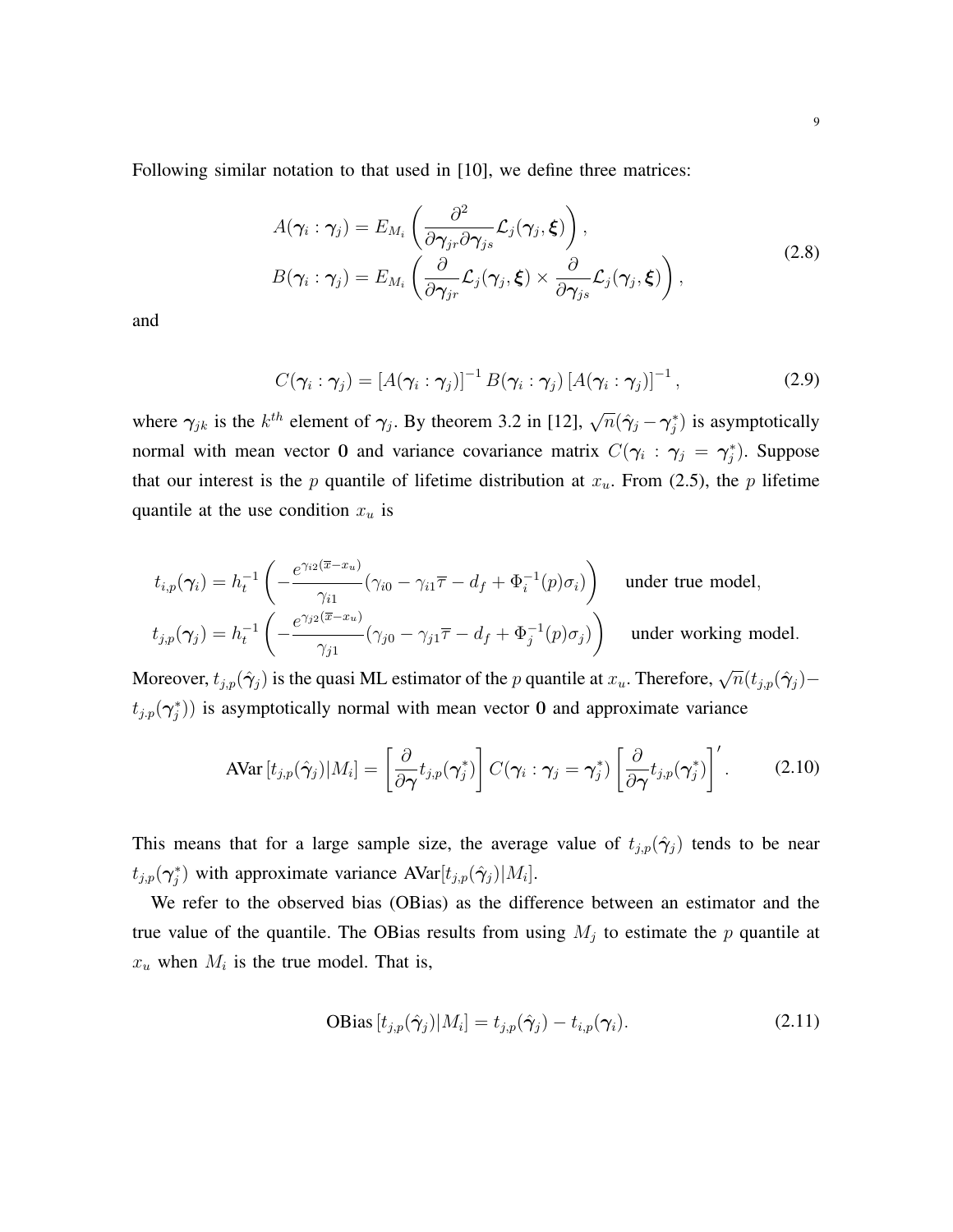Notice that the OBias defined in [2.11](#page-8-0) is a random variable. Moreover, OBias $[t_{j,p}(\hat{\gamma}_j)|M_i]$ is asymptotically normal with large-sample approximate mean

<span id="page-9-1"></span><span id="page-9-0"></span>
$$
\text{ABias}\left[t_{j,p}(\hat{\gamma}_j)|M_i\right] = t_{j,p}(\gamma_j^*) - t_{i,p}(\gamma_i),\tag{2.12}
$$

and large-sample approximate variance

$$
\text{AVar } \{ \text{OBias } [t_{j,p}(\hat{\boldsymbol{\gamma}}_j) | M_i] \} = \text{AVar } [t_{j,p}(\hat{\boldsymbol{\gamma}}_j) | M_i], \tag{2.13}
$$

as is given by [\(2.10\)](#page-8-1). From [\(2.7\)](#page-7-3) we can see that the value of  $\gamma^*$  does not depend on the sample size  $n$ . This suggests that, unlike AVar, ABias is the same for any sample size. Finally, the large-sample approximate mean square error (AMSE) of  $t_{j,p}(\hat{\gamma}_j)$  is

$$
\text{AMSE}\left[t_{j,p}(\hat{\gamma}_j)|M_i\right] = \text{AVar}\left[t_{j,p}(\hat{\gamma}_j)|M_i\right] + \left\{\text{ABias}\left[t_{j,p}(\hat{\gamma}_j)|M_i\right]\right\}^2. \tag{2.14}
$$

We will use AMSE as a criterion to determine test plans that will control the bias and variance under distribution misspecification.

#### <span id="page-9-2"></span>III. Working Model Definition

## *A.* Lognormal Working Model for Weibull Data

This subsection gives expressions for approximate mean and variance of the observed bias in estimating the  $p$  lifetime quantile at transformed time  $x$  when lognormal distribution  $(M_1)$  $(M_1)$  $(M_1)$  is used as a working model for data which actually comes from Weibull distribution  $(M_2)$  $(M_2)$  $(M_2)$ . Suppose that there will be w levels of observed time, a levels of the accelerating variable, and let  $\pi_{ij}$  denote the corresponding proportional allocation of level i observed time and level  $j$  accelerating variable. Then the log-likelihood for the lognormal distribution for model  $M_1$  $M_1$  is

$$
\mathcal{L}_1(\gamma_1) = \sum_{i=1}^w \sum_{j=1}^a \sum_{k=1}^{n_{ij}} \left\{ -\ln \sqrt{2\pi} - \ln \sigma_1 - \frac{1}{2\sigma_1^2} \left[ y_{ijk} - \gamma_{10} - \gamma_{11} \left( e^{\gamma_{12}(x_j - \overline{x})} \tau_i - \overline{\tau} \right) \right]^2 \right\},\,
$$

where  $n_{ij}$  represents the sample size observed at time level i and accelerating variable level j. Let  $\gamma_1^* = (\gamma_{10}^*, \gamma_{11}^*, \gamma_{12}^*)'$  denote the working-model parameter, i.e., the value of  $\gamma_1$  that maximizes  $E_{M_2}[\mathcal{L}_1(\boldsymbol{\gamma}_1)]$ , where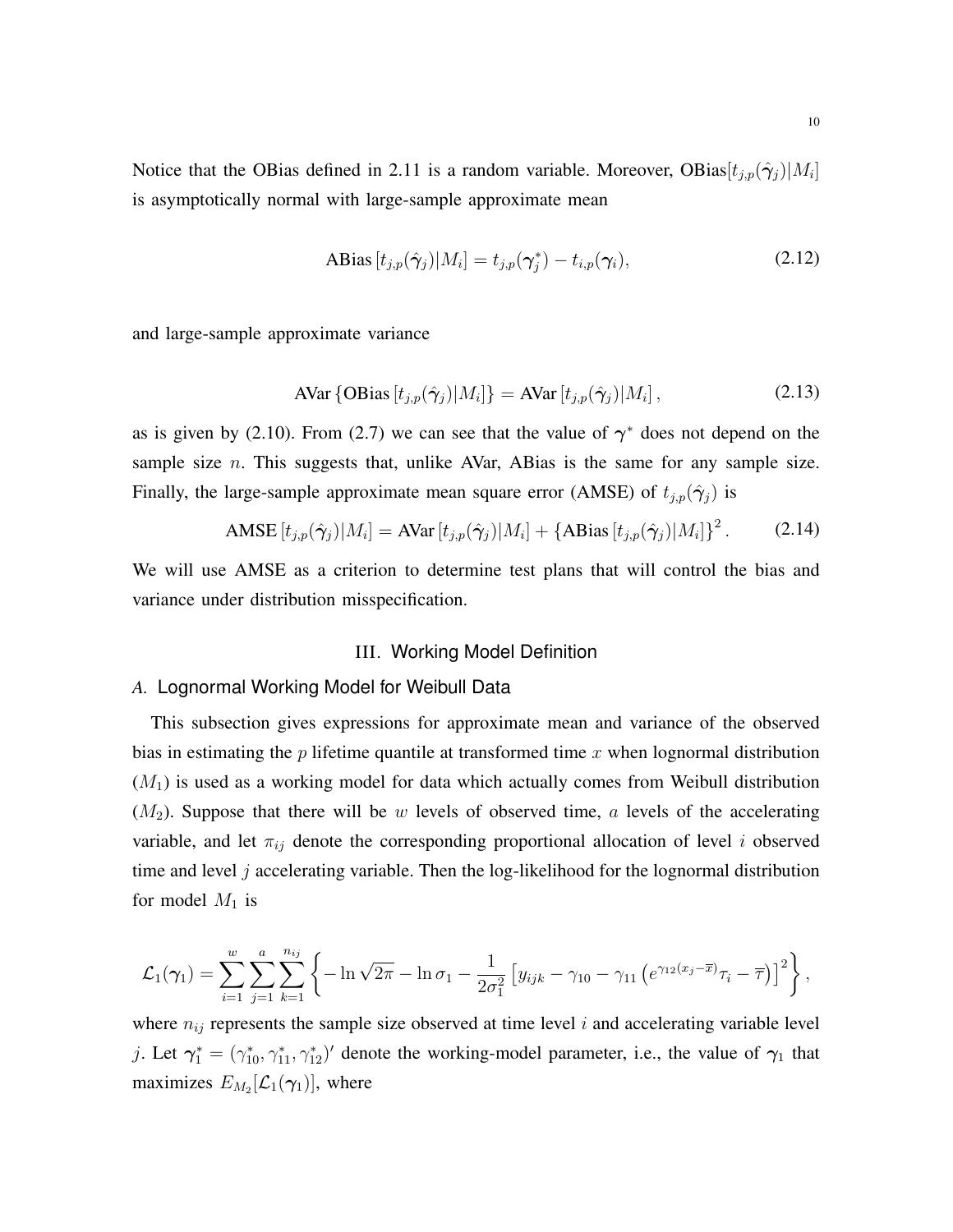$$
E_{M_2}\left[-\mathcal{L}_1(\gamma_1)\right] = n \sum_{i=1}^w \sum_{j=1}^a \pi_{ij} \left\{\ln\sqrt{2\pi} + \ln \sigma_1 + \frac{1}{2\sigma_1^2} \left[ \frac{\pi^2}{6} \sigma_2^2 + \left(\gamma_{20} + \gamma_{21} \left( e^{\gamma_{22}(x_j - \overline{x})} \tau_i - \overline{\tau} \right) - 0.5772 \sigma_2 - \gamma_{10} - \gamma_{11} \left( e^{\gamma_{12}(x_j - \overline{x})} \tau_i - \overline{\tau} \right) \right)^2 \right] \right\}.
$$

Hence the approximate mean of OBias of the p lifetime quantile  $t_{1,p}(\hat{\gamma}_1)$  at transformed temperature  $x$  under distribution misspecification as in  $(2.12)$  becomes

$$
\begin{split} \text{ABias}\left[t_{1,p}(\hat{\gamma}_{1})|M_{2}\right] &= t_{1,p}(\gamma_{1}^{*}) - t_{2,p}(\gamma_{2}) \\ &= h_{t}^{-1} \left( -\frac{e^{\gamma_{12}^{*}(\overline{x} - x)}}{\gamma_{11}^{*}} (\gamma_{10}^{*} - \gamma_{11}^{*} \overline{\tau} - d_{f} + \Phi_{1}^{-1}(p)\sigma_{1}) \right) - \\ &\quad h_{t}^{-1} \left( -\frac{e^{\gamma_{22}(\overline{x} - x)}}{\gamma_{21}} (\gamma_{20} - \gamma_{21} \overline{\tau} - d_{f} + \Phi_{2}^{-1}(p)\sigma_{2}) \right). \end{split}
$$

From [\(2.10\)](#page-8-1) and ( [2.13\)](#page-9-1), the approximate variance of the OBias is

$$
\text{AVar}\left\{\text{OBias}\left[t_{1,p}(\hat{\boldsymbol{\gamma}}_1)|M_2\right]\right\} = \left[\frac{\partial}{\partial \boldsymbol{\gamma}_1}t_{1,p}(\boldsymbol{\gamma}_1^*)\right]C(\boldsymbol{\gamma}_2:\boldsymbol{\gamma}_1^*)\left[\frac{\partial}{\partial \boldsymbol{\gamma}}t_{1,p}(\boldsymbol{\gamma}_1^*)\right]'\text{.}
$$

Further details on the calculation of these terms are given in Appendix A.1.

## *B.* Weibull Working Model for Lognormal Data

In this subsection, we switch the roles of the working and the true distribution presented in the previous subsection. We also give expressions for the approximate mean and variance of the observed bias in estimating the  $p$  lifetime quantile at transformed accelerating variable  $x$  when a Weibull distribution is a working model for Lognormal data. The log-likelihood of the Weibull distribution for model  $M_2$  $M_2$  with lognormal data is

$$
\mathcal{L}_2(\gamma_2) = \sum_{i=1}^w \sum_{j=1}^a \sum_{k=1}^{n_{ij}} \left\{ -\ln \sigma_2 + \frac{1}{\sigma_2} \left( y_{ijk} - \gamma_{20} - \gamma_{21} \left( e^{\gamma_{22}(x_j - \overline{x})} \tau_i - \overline{\tau} \right) \right) - \exp \left\{ \frac{1}{\sigma_2} \left( y_{ijk} - \gamma_{20} - \gamma_{21} \left( e^{\gamma_{22}(x_j - \overline{x})} \tau_i - \overline{\tau} \right) \right) \right\},
$$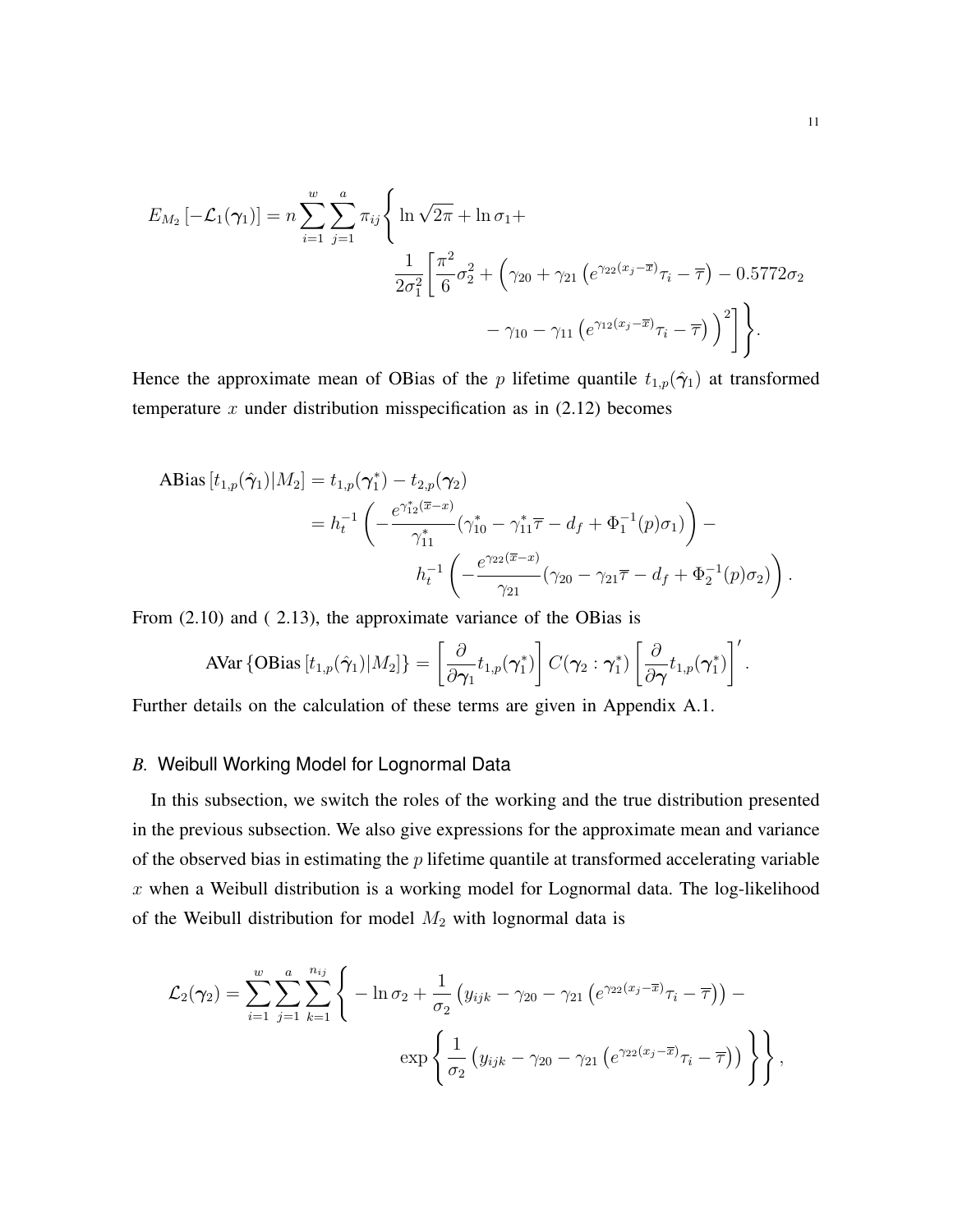where  $n_{ij}$  represents the sample size at observed time level i and accelerating variable level j. Let  $\gamma_2^* = (\gamma_{20}^*, \gamma_{21}^*, \gamma_{22}^*)'$  denote the working-model parameter (i.e., the value of  $\gamma_2$  that maximizes  $E_{M_1}[\mathcal{L}_2(\boldsymbol{\gamma}_2)]$ ), where

$$
E_{M_1}\left[-\mathcal{L}_2(\gamma_2)\right] = n \sum_{i=1}^w \sum_{j=1}^a \pi_{ij} \left\{ \ln \sigma_2 - \frac{1}{\sigma_2} \left[ \gamma_{10} + \gamma_{11} \left( e^{\gamma_{12}(x_j - \overline{x})} \tau_i - \overline{\tau} \right) - \right. \\ \left. \gamma_{20} - \gamma_{21} \left( e^{\gamma_{22}(x_j - \overline{x})} \tau_i - \overline{\tau} \right) \right] + \Delta_{ij} \right\},\,
$$

and where

$$
\Delta_{ij} = \exp\left\{\frac{\mu_{1ij}}{\sigma_2} - \frac{\mu_{2ij}}{\sigma_2} + \frac{\sigma_1^2}{2\sigma_2^2}\right\}.
$$

The approximate mean of the observed bias of the p lifetime quantile  $t_{2,p}(\hat{\gamma}_2)$  at the transformed temperature x under distribution misspecification  $(2.12)$  is

$$
\begin{split} \text{ABias} \left[ t_{2,p}(\hat{\gamma}_2) | M_1 \right] &= t_{2,p}(\gamma_2^*) - t_{1,p}(\gamma_1) \\ &= h_t^{-1} \left( -\frac{e^{\gamma_{22}^* (\overline{x} - x)}}{\gamma_{21}^*} (\gamma_{20}^* - \gamma_{21}^* \overline{\tau} - d_f + \Phi_2^{-1}(p)\sigma_2) \right) - \\ &\quad h_t^{-1} \left( -\frac{e^{\gamma_{12} (\overline{x} - x)}}{\gamma_{11}} (\gamma_{10} - \gamma_{11} \overline{\tau} - d_f + \Phi_1^{-1}(p)\sigma_1) \right). \end{split}
$$

By [\(2.10\)](#page-8-1) and ( [2.13\)](#page-9-1), the approximate variance of the OBias becomes

$$
\text{AVar}\left\{\text{OBias}\left[t_{2,p}(\hat{\gamma}_2)|M_1\right]\right\} = \left[\frac{\partial}{\partial \gamma_2}t_{2,p}(\gamma_2^*)\right]C(\gamma_1:\gamma_2=\gamma_2^*)\left[\frac{\partial}{\partial \gamma_2}t_{2,p}(\gamma_2^*)\right]'.
$$

Further details on the calculation of these terms are given in Appendix A.2.

## IV. Test Constraints and Planning Values

In the planning stage of a test, it could happen that the practitioner selects a lognormal (Weibull) ADDT working model and that data after the test are better described by Weibull (lognormal) distribution. If the distribution used for the model turns out to be incorrect, then estimates of our quantities of interest will be biased and possibly less precise. In this section, we explore robust test plans that provide a control over the resulting bias and variance of the lifetime quantile estimator when the ADDT model distribution is misspecified.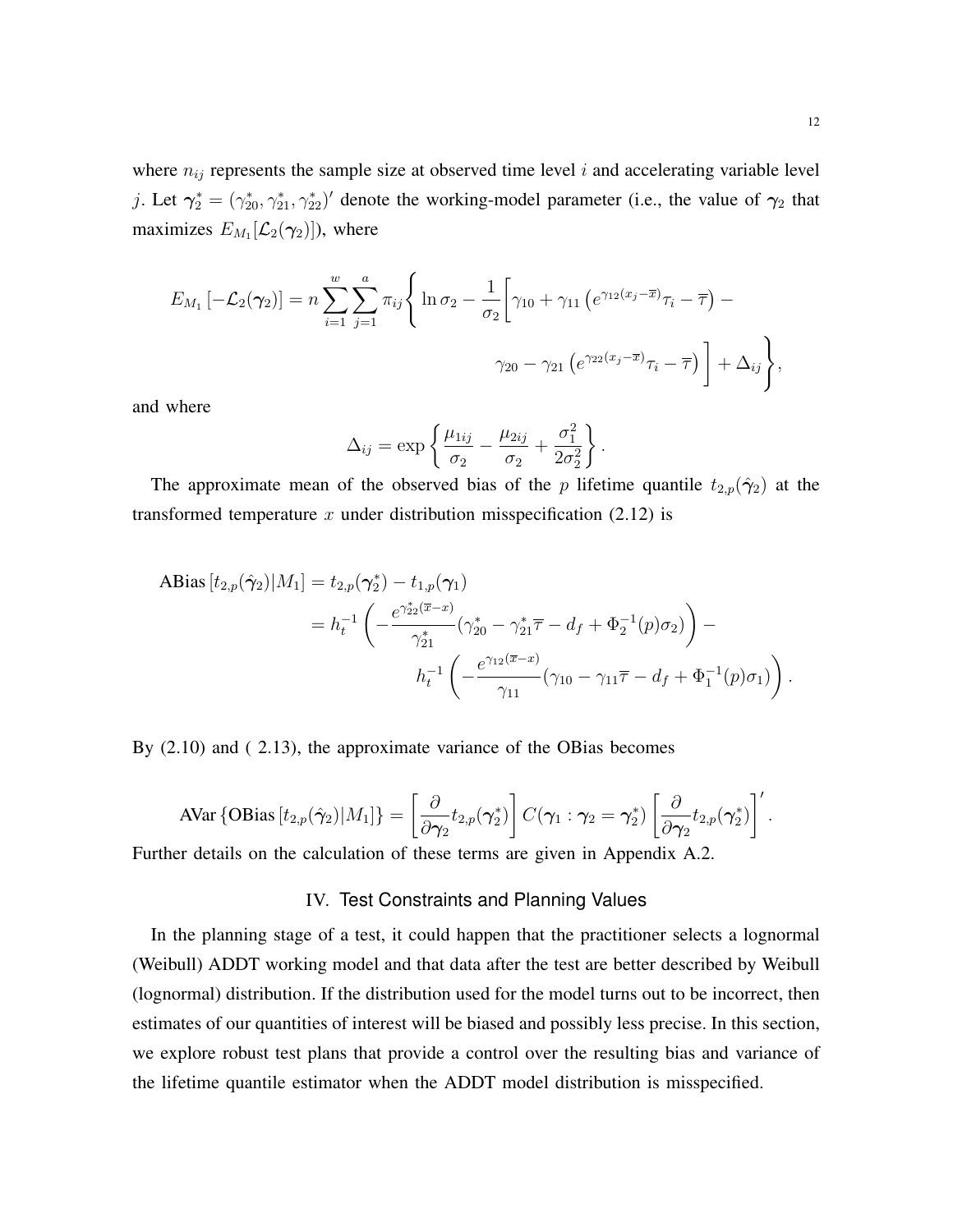## *A.* Test Constraints

An ADDT generally has several test constraints such as a specified critical degradation level, and the ranges of the accelerating variables available for the experiment. There also will be constraints on the maximum test time and the number of units available for testing.

In this study, we used the adhesive bond B data in Section [1.4](#page-4-1) to obtain relative information for an ADDT. The degradation model is described in [\(2.1\)](#page-5-0). The critical degradation level is specified as  $\mathcal{D}_f = 40$  Newtons. The maximum temperature that can be used is 70◦C (higher temperatures would cause the model to break down) and only 16 weeks are available for testing.

An ADDT plan will provide factor levels of transformed time  $\tau_i$  and transformed temperature  $x_j$ , and the corresponding allocation sample sizes  $n_{ij}$ . Not all possible combinations of factors give reasonable plans. A compromise plan proposed by [\[11\]](#page-27-0) is convenient in implementation during the test as well as informative for model checking after the test. The plan allocates some test units at the beginning of the experiment and some units at each of nine equally spaced factor-level combinations. The nine combinations have three equally spaced time levels and three equally spaced temperature levels, as presented in Table [II.](#page-12-0)

<span id="page-12-0"></span>

| Temperature     |          |          | COMPROMISE ADDT PLAN.<br>Weeks |          |        |  |
|-----------------|----------|----------|--------------------------------|----------|--------|--|
|                 |          |          |                                |          |        |  |
| $({}^{\circ}C)$ | 0        |          | $\tau_L$ $\tau_M$ $\tau_H$     |          | Total  |  |
| 25              | $n_{00}$ |          |                                |          |        |  |
| $x_L$           |          |          | $n_{11}$ $n_{12}$              | $n_{13}$ |        |  |
| $x_M$           |          | $n_{21}$ | $n_{22}$                       | $n_{23}$ |        |  |
| $x_H$           |          | $n_{31}$ | $n_{32}$                       | $n_{33}$ |        |  |
| Total           |          |          |                                |          | $\, n$ |  |

TABLE II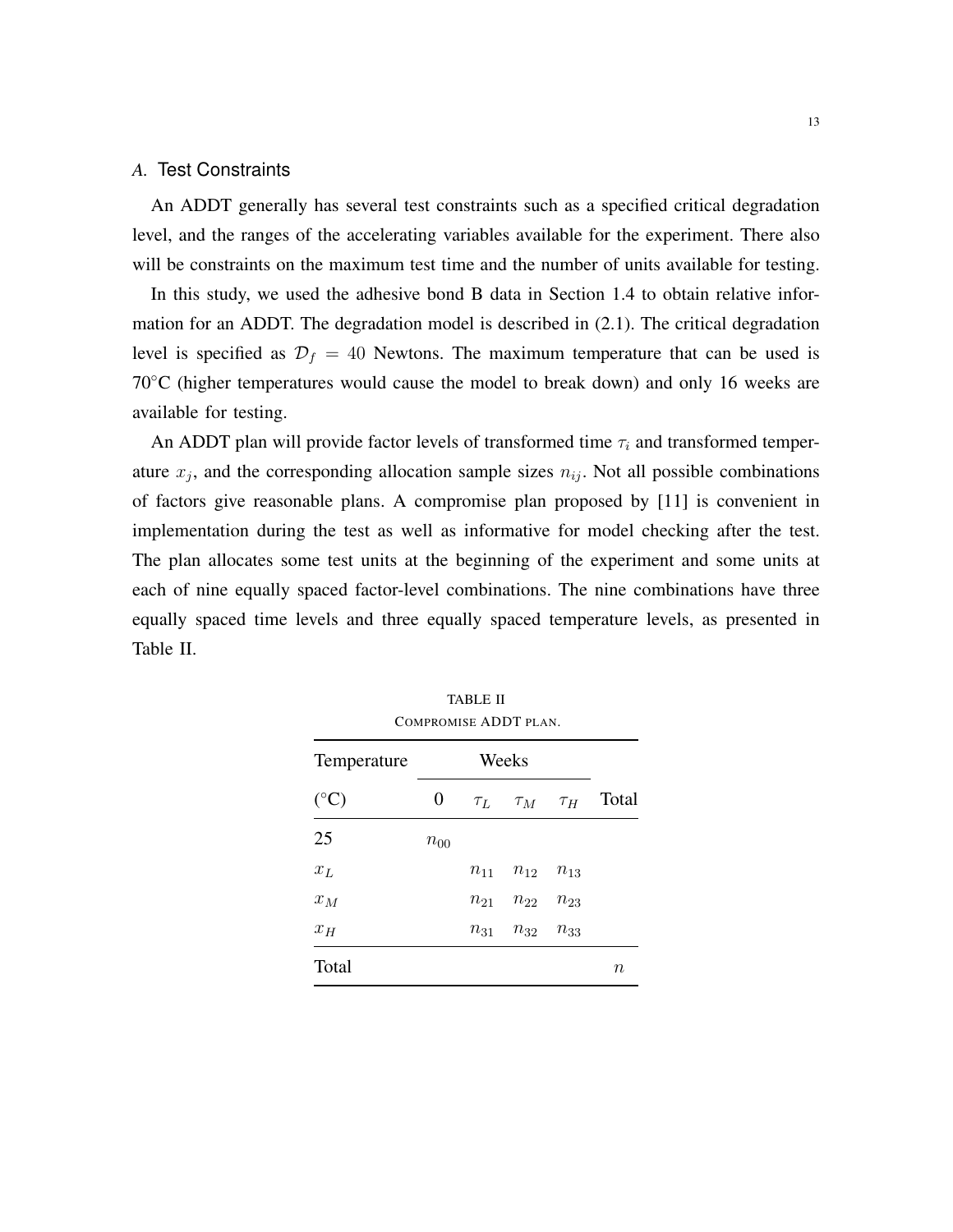## *B.* Planning Values

In the panning stage, planning values for the model parameters are needed. We use the data in Escobar et al. (2003) to estimate the parameters of the working model (lognormal or Weibull) under the test constraints described above to obtain the planning values. The planning values will be denoted by  $\beta_{i0}^{\Box}, \beta_{i1}^{\Box}, \beta_{i2}^{\Box}$  and  $\sigma_i^{\Box}$ , depending on the working model  $M_i$ . Here the superscript  $\Box$  is used to denote a planning value of a population or process quantity.

We now list the steps that we follow for test plan evaluation. Suppose that distribution  $M_j$  is used in planning stage and the data actually come from distribution  $M_i$ . Because the evaluation criteria depend on unknown parameter values, we use the planning values in their place.

- Select a criterion for the test plan evaluation. We will minimizes the AMSE of the ML estimator of a particular lifetime quantile.
- Determine planning values of  $\beta_{i0}^{\Box}, \beta_{i1}^{\Box}, \beta_{i2}^{\Box}$  and  $\sigma_i^{\Box}$  in [\(2.1\)](#page-5-0) corresponding to model  $M_i$ . We use [\(2.3\)](#page-6-1) to calculate  $\gamma_{i0}^{\Box}, \gamma_{i1}^{\Box}$  and  $\gamma_{i2}^{\Box}$ . We assume that  $\epsilon$  in (2.2) has same standard deviation under  $M_i$  and  $M_j$ . Then we can determine  $\sigma_j^{\Box}$ , the planning value for the scale parameter of  $M_j$ .
- Determine the working-model parameters  $\gamma_{j0}^*$ ,  $\gamma_{j1}^*$ , and  $\gamma_{j2}^*$  for each test plan  $\xi$ . These working-model parameters are obtained by finding those values of  $\gamma_j$  that maximize the expected log-likelihood  $E_{M_i}[\mathcal{L}_j(\gamma_j,\boldsymbol{\xi})]$  with respect to  $M_i$ .
- Finally, use  $\gamma_{i0}^{\Box}, \gamma_{i1}^{\Box}, \gamma_{i2}^{\Box}, \sigma_i^{\Box}, \gamma_{j0}^*, \gamma_{j1}^*, \gamma_{j2}^*,$  and  $\sigma_j^{\Box}$  to compute ABias, AVar, AMSE in [\(2.12\)](#page-9-0), [\(2.13\)](#page-9-1), and [\(2.14\)](#page-9-2).

## V. Evaluation of Test Plans

# *A.* Plans with Unconstrained Parameters

The planning values in Table [III](#page-15-0) are derived by using the adhesive bond B data mentioned in Section [1.4](#page-4-1) to estimate the parameters in models  $M_1$  $M_1$  and  $M_2$ . The first set is obtained by fitting a lognormal distribution model  $(M_1)$  $(M_1)$  $(M_1)$  and the second set is obtained by fitting a Weibull distribution model  $(M_2)$  $(M_2)$  $(M_2)$ . These two sets of values are obtained separately, without any other constraints. Constrained parameters are obtained under a restriction which will be explained in the next subsection.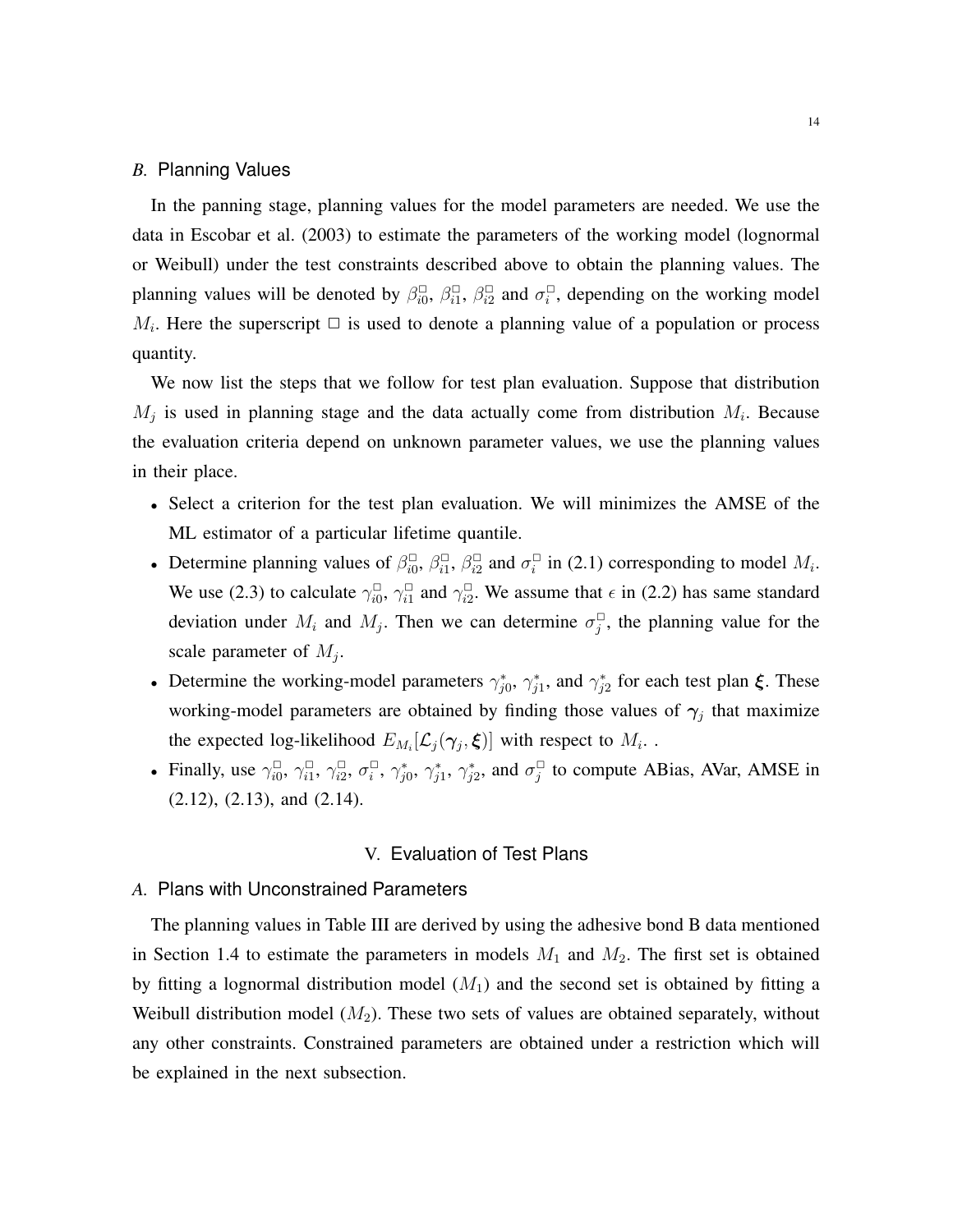Figure [1](#page-14-0) shows the mean transformed degradation paths versus time at 4 selected levels of temperature for the lognormal and Weibull distributions. Note that, the strength axis is in a log scale and the time axis is in a square root scale, so that the mean transformed degradation paths are linear with respect to the transformed time.



<span id="page-14-0"></span>Fig. 1. Models for the mean transformed degradations evaluated for the lognormal and Weibull distributions at four different temperatures. The lines for each temperature indicate mean transformed degradation paths  $\mu(\tau, x)$  as a function of time. Black and gray lines are for the lognormal and Weibull distributions, respectively.

In this study, we have special interest in the estimation of the 0.01 quantile of the lifetime distribution at 25◦C. The Weibull and lognormal distribution 0.01 quantiles evaluated at planning parameters, given in Table [III,](#page-15-0) are 222 weeks and 754 weeks, respectively. We now consider the effect of changing test temperature levels.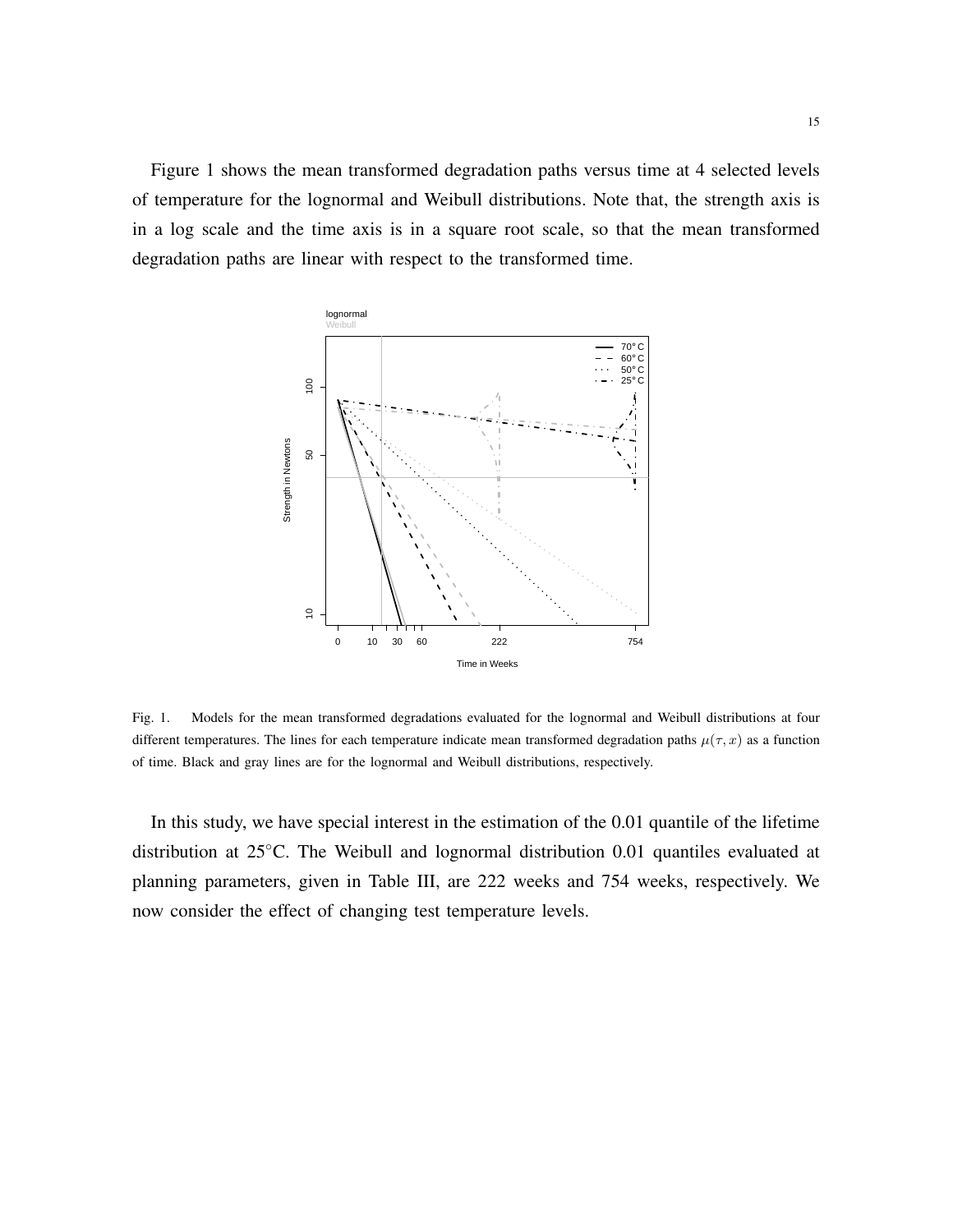| $M_1 \qquad \beta_{10}^{\square}$ | $\beta_{11}^{\square}$                          | $\beta_{12}^{\square}$ $\sigma_1^{\square}$ $\mathcal{D}_f^{\square}$ |  |
|-----------------------------------|-------------------------------------------------|-----------------------------------------------------------------------|--|
|                                   | $4.4710 -8.643 \times 10^8$ 0.6364 0.1580 40    |                                                                       |  |
| $M_2$ $\beta_{20}$                | $\beta_{21}^{\square}$                          | $\beta_{22}^{\square}$ $\sigma_2^{\square}$ $\mathcal{D}_f^{\square}$ |  |
|                                   | $4.4804 -2.405 \times 10^{10}$ 0.7375 0.1455 40 |                                                                       |  |

<span id="page-15-0"></span>TABLE III UNCONSTRAINED PLANNING VALUES FOR TWO DEGRADATION MODELS BASED ON THE ADHESIVE BOND B DATA.

<span id="page-15-1"></span>

| SAMPLE SIZE ALLOCATION FOR TABLE V. |   | <b>TABLE IV</b> |       |   |                |
|-------------------------------------|---|-----------------|-------|---|----------------|
| Temperature                         |   |                 | Weeks |   |                |
| $({}^{\circ}C)$                     | 0 |                 |       |   | 12 14 16 Total |
| 25                                  | 7 |                 |       |   |                |
| $x_L$                               |   | 9               | 9     | 9 |                |
| $(x_L + 70)/2$                      |   | 9               | 9     | 9 |                |
| 70                                  |   | 9               | 9     | 9 |                |
| Total                               |   |                 |       |   |                |

Table [V](#page-16-0) gives optimized compromise plans for minimizing AMSE of the estimator of the 0.01 lifetime quantile at 25◦C, based on the sample size allocation in Table [IV.](#page-15-1) The second column in Table [V](#page-16-0) gives the lowest level  $x_L$ , and the highest and middle levels which are  $x_H = 70$  and  $x_M = (x_L + 70)/2$ , respectively. The last four columns give the ABias,  $\sqrt{\text{AVar}}$ ,  $\sqrt{\text{AMSE}}$  and the values of the 0.01 lifetime quantiles for the underlying models with planning values.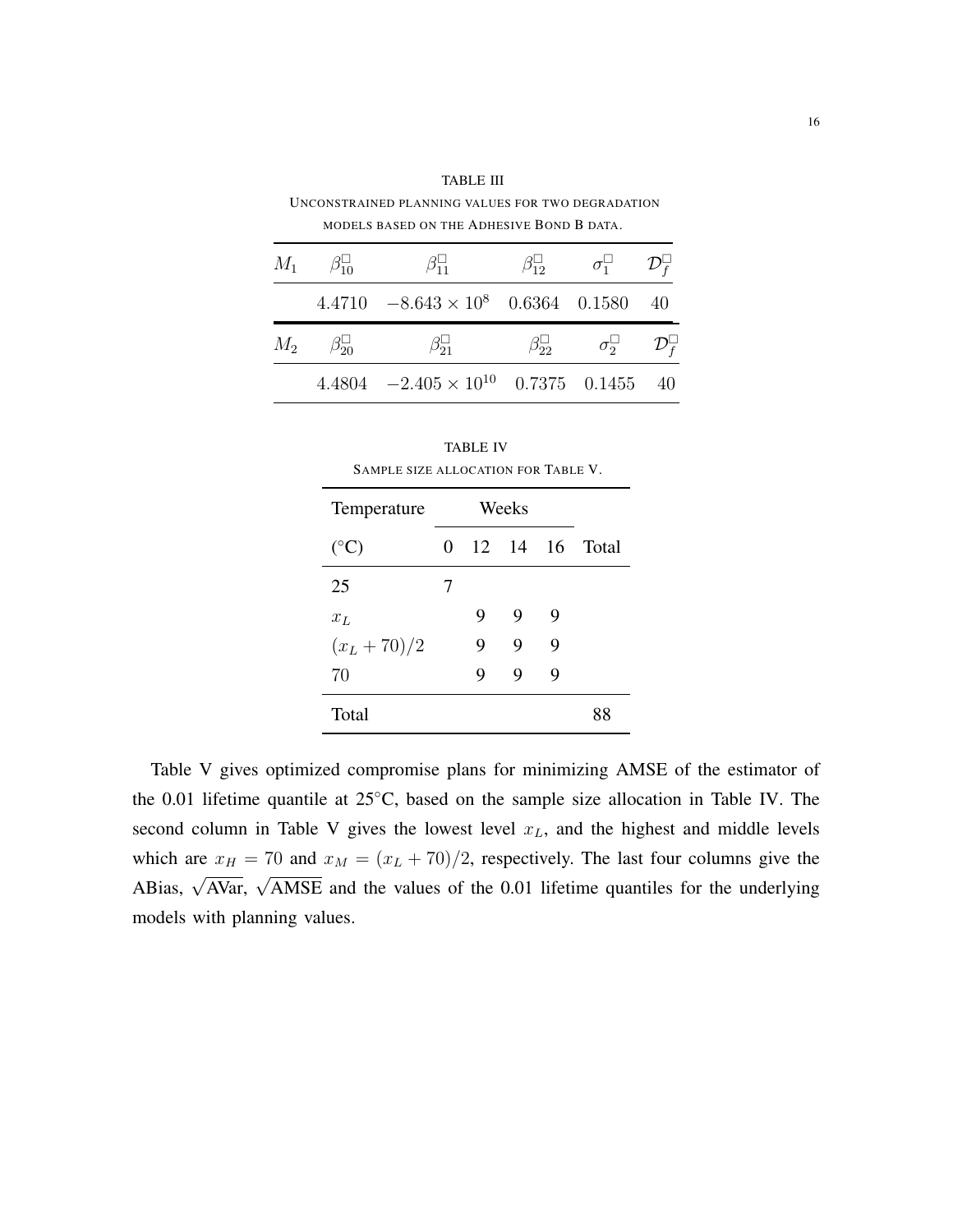<span id="page-16-0"></span>THE LOWER STRESS LEVELS,  $x_L$ , FOR THE OPTIMIZED COMPROMISE PLANS WHICH MINIMIZE THE AMSE OF THE ML ESTIMATOR OF THE .01 LIFETIME QUANTILE UNDER THE UNCONSTRAINED PLANNING

VALUES.

TABLE V

| $M_i M_i$              | $x_L$ |                          |       | ABias $\sqrt{AVar}$ $\sqrt{AMSE}$ | $t_{i.01}(\gamma_i)$ |
|------------------------|-------|--------------------------|-------|-----------------------------------|----------------------|
| $M_1 M_2$ 55.24 17.07  |       |                          | 11.24 | 20.44                             | 4.26                 |
| $M_1 M_1$ 54.09        |       | $\overline{\phantom{0}}$ | 5.53  | 5.53                              | 14.50                |
| $M_2 M_1$ 45.13 -10.29 |       |                          | 2.55  | 10.60                             | 14.50                |
| $M_2 M_2$ 43.96        |       | $\overline{\phantom{0}}$ | 1.59  | 1.59                              | 4.26                 |

Table [V](#page-16-0) shows that when a lognormal distribution (working  $M_1$  $M_1$ ) is used to make the test plan that minimizes A[M](#page-7-1)SE under distribution misspecification (true  $M_2$ ), the lowest level of temperature is around 55◦C. When there is no misspecification, the minimum AMSE (also minimum AVar because ABias=0) results in a similar temperature 54◦C. An analogous result can also be observed when the working model is the Weibull distribution. This results in a smaller lowest level near 44◦C both with and without distribution misspecification. This result provides a guideline for choosing lower temperature levels once we decide on the working distribution.

#### *B.* Plans with Constrained Parameters

Because the shape of the SEV distribution has a longer lower tail than the normal distribution, the true values of the 0.01 lifetime quantile at the use condition of the two distributions, evaluated by parameters in Table [III,](#page-15-0) are different. Because of these differences, it is not easy to compare the bias and variance for a specific target quantile. To provide a clear comparison of these two distributions we constraint the two sets of planning values in Table [VI](#page-17-0) such that these two distributional models will give the same values of the 0.01 lifetime quantile at the use condition.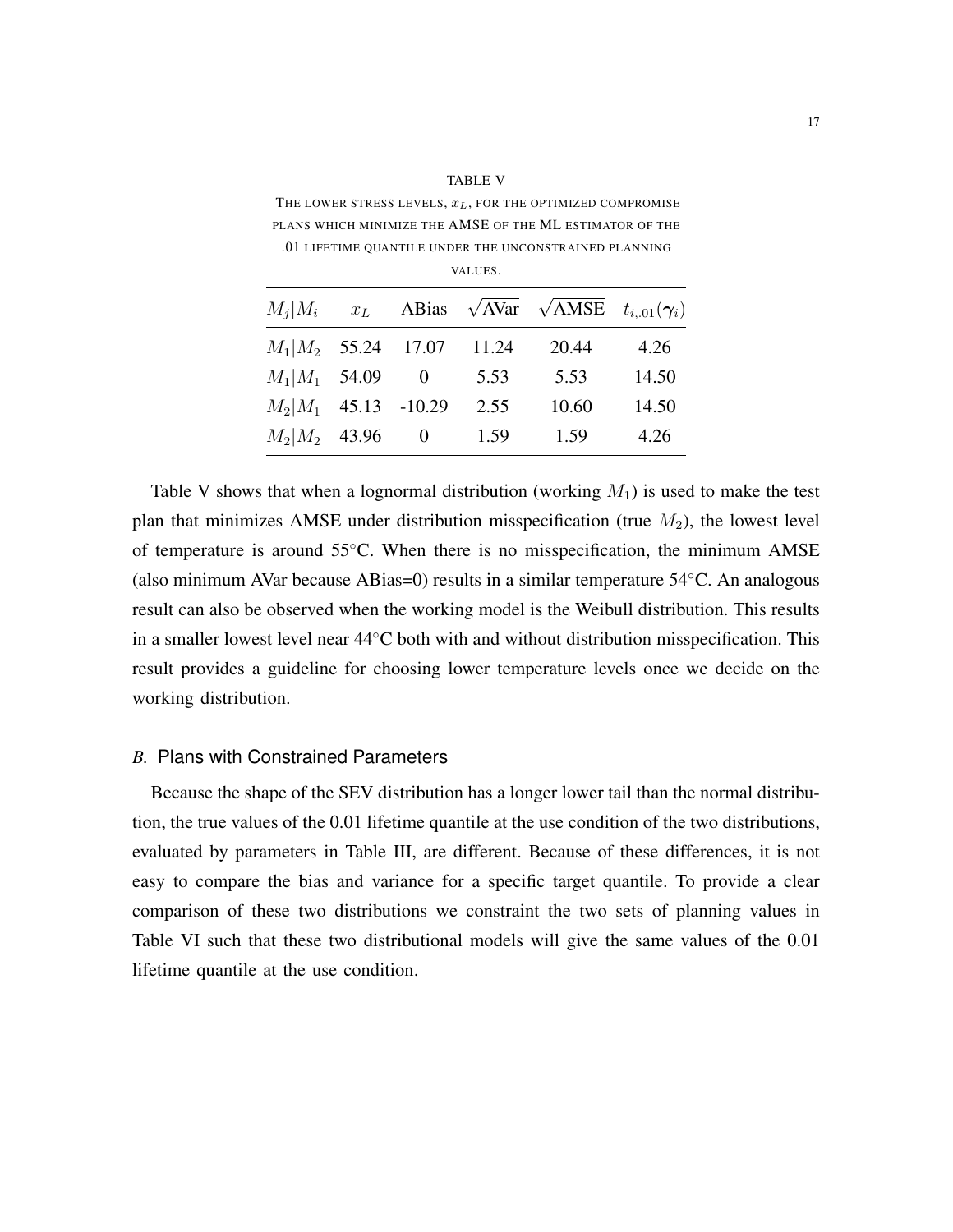|                                    | BASED ON THE ADHESIVE BOND B DATA.              |                                                                       |      |
|------------------------------------|-------------------------------------------------|-----------------------------------------------------------------------|------|
| $M_1: \qquad \beta_{10}^{\square}$ | $\beta_{11}^{\square}$                          | $\beta_{12}^{\square}$ $\sigma_1^{\square}$ $\mathcal{D}_f^{\square}$ |      |
|                                    | $4.4710 -8.643 \times 10^8$ 0.6364 0.1580       |                                                                       | - 40 |
| $M_2: \quad \beta_{20}^{\square}$  | $\beta_{21}^{\square}$                          | $\beta_{22}^{\square}$ $\sigma_2^{\square}$ $\mathcal{D}_f^{\square}$ |      |
|                                    | $4.5355 -2.405 \times 10^{10}$ 0.7275 0.1117 40 |                                                                       |      |

<span id="page-17-0"></span>CONSTRAINED PLANNING VALUES FOR TWO DEGRADATION MODELS

TABLE VI

Figure [2](#page-17-1) indicates the mean transformed degradation paths versus time corresponding to parameters in Table [VI](#page-17-0) at four selected levels of temperature for the lognormal and Weibull distributions. In the following examples, we use the parameters in Table [VI](#page-17-0) and obtain numerical values by doing evaluations similar to those done in the previous section.



<span id="page-17-1"></span>Fig. 2. The mean transformed degradation paths of the lognormal and Weibull distributions defined by the constrained planning values in Table [VI.](#page-17-0) Black and gray lines are for lognormal and Weibull distributions, respectively. The lognormal and Weibull distributions at the use condition (25<sup>°C</sup>) have the same 0.01 quantile value.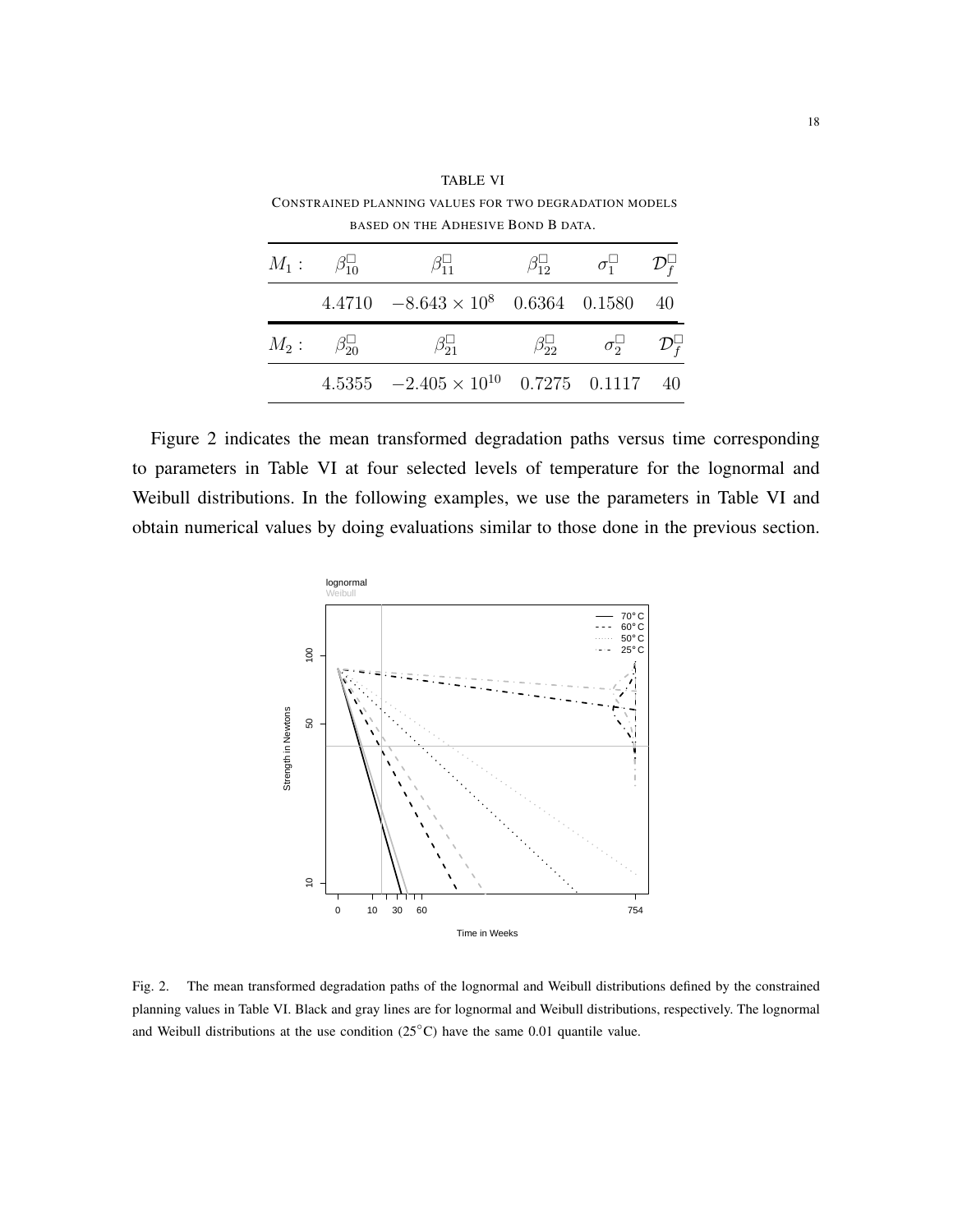Table [VII](#page-18-0) gives  $x_L$ , the lower levels of temperature of the optimized compromise plans that minimize the AMSE of the ML estimator of the 0.01 lifetime quantile at  $25^{\circ}$ C, according to the sample size allocation given in Table [IV.](#page-15-1) From Table [VII,](#page-18-0) when we use Weibull distribution as the working model  $(M_2)$ , the lowest level of temperature at about 45<sup>°</sup>C will minimize the AMSE under distribution misspecification (true  $M_1$ ). For the other model combinations in Table [VII,](#page-18-0) the lowest level of temperature at about 55◦C will minimize the AMSE. Therefore, when the working model is lognormal, we can set the lower temperature at about 55◦C for robust estimation. Also, the lower temperature can be set half way between 45◦C and 55◦C when we use the Weibull distribution for test planning.

<span id="page-18-0"></span>TABLE VII THE LOWER STRESS LEVELS,  $x_L$ , FOR THE OPTIMIZED COMPROMISE PLANS WHICH MINIMIZE THE AMSE OF THE ML ESTIMATOR OF THE .01 LIFETIME QUANTILE UNDER THE CONSTRAINED PLANNING

VALUES.

| $M_i M_i $             | $x_L$ |                   |      | ABias $\sqrt{AVar}$ $\sqrt{AMSE}$ $t_{.01}(\gamma_i)$ |       |
|------------------------|-------|-------------------|------|-------------------------------------------------------|-------|
| $M_1 M_2$ 55.70 11.89  |       |                   | 7.98 | 14.32                                                 | 14.50 |
| $M_1 M_1$ 54.09        |       | $\hspace{0.6cm}0$ | 5.53 | 5.53                                                  | 14.50 |
| $M_2 M_1$ 45.13 -10.29 |       |                   | 2.55 | 10.60                                                 | 14.50 |
| $M_2 M_2$ 54.13 0      |       |                   | 3.01 | 3.01                                                  | 14.50 |

Now we consider the allocation of sample size to minimize the AMSE of the ML estimator of the 0.01 lifetime quantile at 25◦C. The possible sample size allocation for a compromise plan is shown in Table [II.](#page-12-0) However, we consider a simpler scheme. The allocation for time (12, 14, 16) is set to be  $(p_1, p_2, 1-p_1-p_2)$  and allocation for temperature (54, 62, 70) is set to be  $(p_3, p_4, 1 - p_3 - p_4)$  where  $0 \le p_1 + p_2 \le 1$  and  $0 \le p_3 + p_4 \le 1$ . This setting reduces the search dimensions of sample allocation into 4. The restriction is described in Table [VIII.](#page-19-0)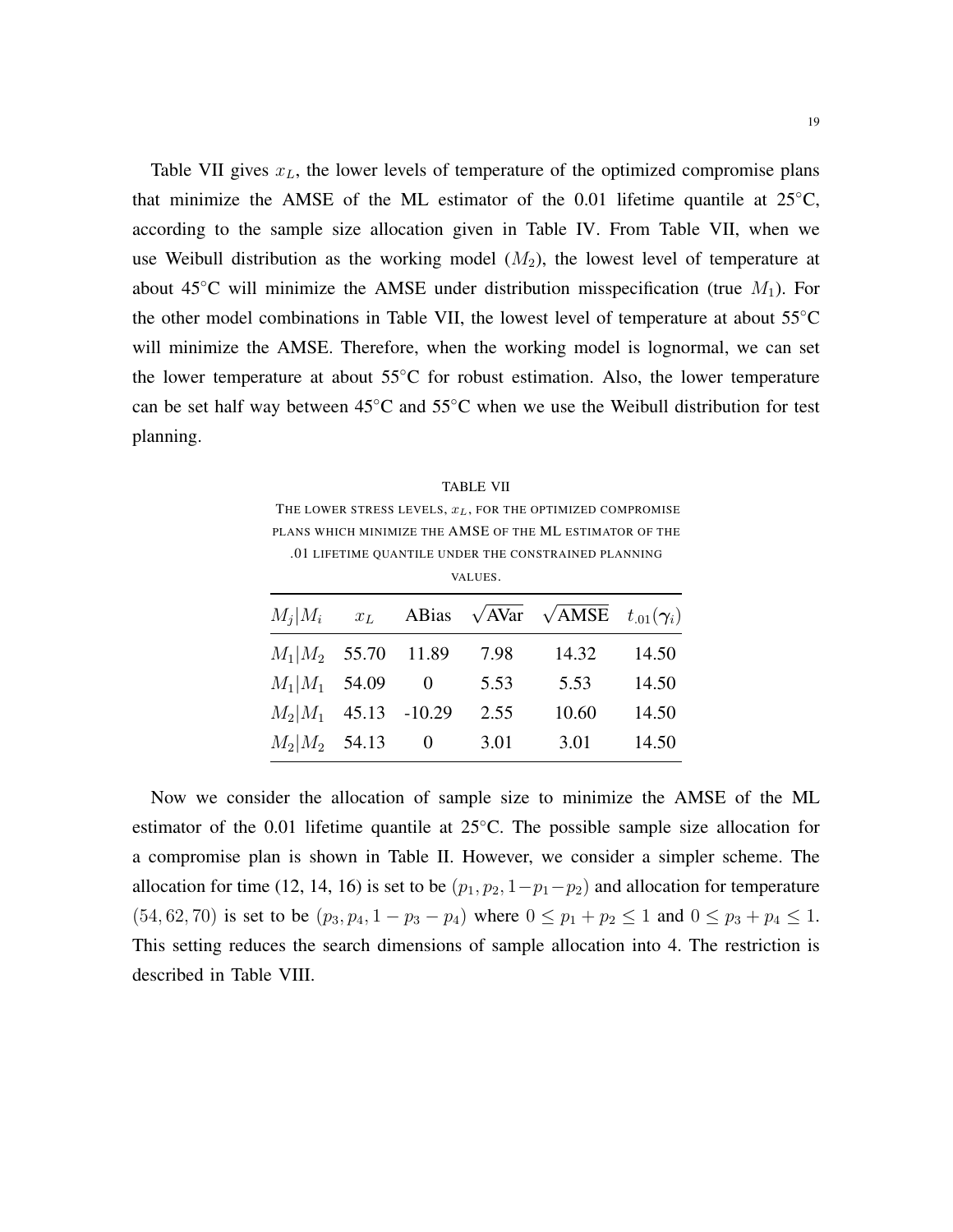<span id="page-19-0"></span>

|               |          |            | Weeks      |                                                                                  |         |
|---------------|----------|------------|------------|----------------------------------------------------------------------------------|---------|
| $(^{\circ}C)$ | $\theta$ | 12         | 14         | 16                                                                               | Total   |
| 25            | 7        |            |            |                                                                                  |         |
| 54            |          | $81p_1p_3$ | $81p_2p_3$ | $81(1-p_1-p_2)p_3$                                                               | $81p_3$ |
| 62            |          | $81p_1p_4$ | $81p_2p_4$ | $81(1-p_1-p_2)p_4$                                                               | $81p_4$ |
| 70            |          |            |            | $81p_1(1-p_3-p_4)$ $81p_2(1-p_3-p_4)$ $81(1-p_1-p_2)(1-p_3-p_4)$ $81(1-p_3-p_4)$ |         |
| Total         |          | $81p_1$    | $81p_2$    | $81(1-p_1-p_2)$                                                                  | 88      |

TABLE VIII ALLOCATIONS OF SAMPLE SIZE WHICH IS USED TO OBTAIN THE COMPROMISE PLANS IN TABLE [IX.](#page-20-0)

Table [IX](#page-20-0) shows the test plans that result from the restriction in Table [VIII.](#page-19-0) When the Weibull distribution is used for the working model in the  $M_2|M_2$  and  $M_2|M_1$  cases, allocating more units to the lower temperature and some units to the higher temperature will minimize the AMSE. On the other hand, when we select the lognormal distribution as the working model and the data also come from the lognormal distribution (the  $M_1|M_1$  case), the optimum allocation is similar to the optimum allocation under the Weibull distribution. If the data actually come from a Weibull distribution (the  $M_1|M_2|$  case), however, we should increase the allocation to the middle temperature to obtain a smaller AMSE.

In order to provide guidance for sample allocation when the lognormal is selected as the working model, we do the following check. The sample allocation given in the top left of Table [IX](#page-20-0) (optimum allocation for the case  $M_1|M_2$ ) are used to calculate  $\sqrt{\text{AMSE}}$  for the case  $M_1|M_1$ . The corresponding  $\sqrt{\text{AMSE}}$  is 5.16, which is only slightly larger than the optimum AMSE value 4.9 for the case  $M_1|M_1$ . Hence we suggest to allocate half of the available test units to the middle level of temperature (similar to the sample allocation for the case  $M_1|M_2$ ) when we use the lognormal distribution as the working model.

#### *C.* Adjusted Compromise Plans

The optimized compromise plans in the previous sections use either plans in Table [IV](#page-15-1) in which the sample allocations are fixed or plans in Table [VIII](#page-19-0) in which the levels of temperature are fixed. Now we explore an adjusted compromise plan which has some flexibility in the test unit allocation as well as the levels of temperature. Every factor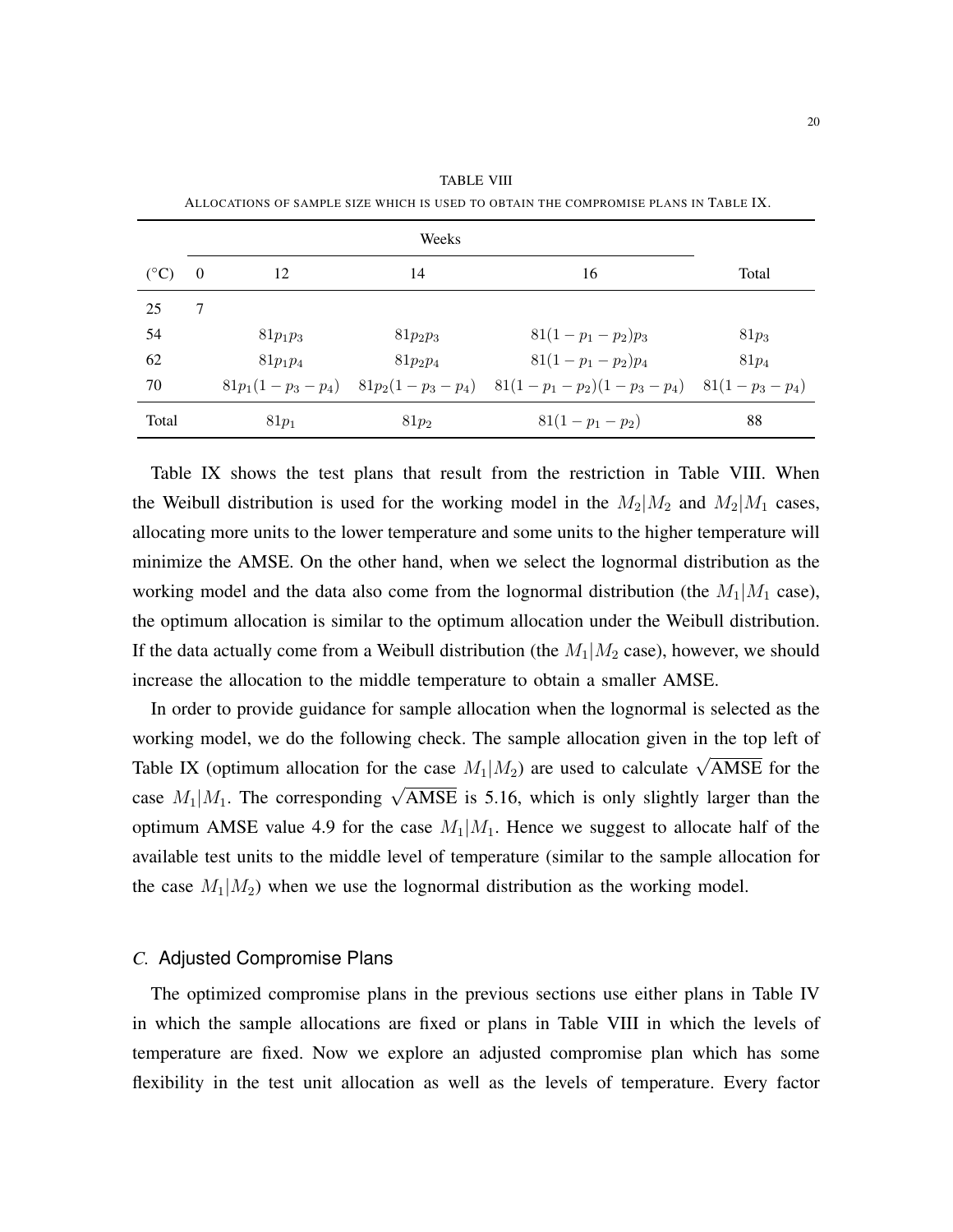#### TABLE IX

<span id="page-20-0"></span>OPTIMAL SAMPLE ALLOCATION FOR THE COMPROMISE PLANS FOR ESTIMATING THE 0.01 LIFETIME QUANTILE WITH THE CONSTRAINED PLANNING VALUES IN TABLE [VI](#page-17-0) AND WITH THE RESTRICTION OF ALLOCATIONS IN TABLE [VIII.](#page-19-0)

| $M_1 M_2$       |                  | ABias<br>11.89   | $\sqrt{AVar}$<br>7.29 | $\sqrt{\text{AMSE}}$<br>13.95 | $M_1 M_1$           |                  | ABias<br>$\boldsymbol{0}$ | $\sqrt{AVar}$<br>4.90 | $\sqrt{\text{AMSE}}$<br>4.90 |
|-----------------|------------------|------------------|-----------------------|-------------------------------|---------------------|------------------|---------------------------|-----------------------|------------------------------|
|                 |                  |                  | Weeks                 |                               |                     |                  |                           | Weeks                 |                              |
| $Temp^{\circ}C$ | $\boldsymbol{0}$ | 12               | 14                    | 16                            | Temp°C              | $\boldsymbol{0}$ | 12                        | 14                    | 16                           |
| 25              | $\tau$           |                  |                       |                               | 25                  | $\overline{7}$   |                           |                       |                              |
| 54              |                  | $\boldsymbol{0}$ | $\mathbf{0}$          | 18                            | 54                  |                  | $\mathbf{0}$              | $\mathbf{0}$          | 66                           |
| 62              |                  | $\theta$         | $\mathbf{0}$          | 43                            | 62                  |                  | $\mathbf{0}$              | $\mathbf{0}$          | $\mathbf{0}$                 |
| 70              |                  | $\mathbf{0}$     | $\boldsymbol{0}$      | 20                            | $70\,$              |                  | $\mathbf{0}$              | $\mathbf{0}$          | 15                           |
|                 |                  | ABias            | $\sqrt{AVar}$         | $\sqrt{\text{AMSE}}$          |                     |                  | ABias                     | $\sqrt{AVar}$         | $\sqrt{\text{AMSE}}$         |
| $M_2 M_1$       |                  | $-5.49$          | 3.23                  | 6.37                          | $M_2 M_2$           |                  | $\mathbf{0}$              | 2.63                  | 2.63                         |
|                 |                  |                  | Weeks                 |                               |                     |                  |                           | Weeks                 |                              |
| $Temp^{\circ}C$ | $\boldsymbol{0}$ | 12               | 14                    | 16                            | Temp <sup>o</sup> C | $\boldsymbol{0}$ | 12                        | 14                    | 16                           |
| 25              | $\overline{7}$   |                  |                       |                               | 25                  | $\overline{7}$   |                           |                       |                              |
| 54              |                  | $\theta$         | $\mathbf{0}$          | 55                            | 54                  |                  | $\boldsymbol{0}$          | $\boldsymbol{0}$      | 66                           |
| 62              |                  | $\theta$         | $\mathbf{0}$          | $\overline{0}$                | 62                  |                  | $\mathbf{0}$              | $\mathbf{0}$          | $\mathbf{1}$                 |
| 70              |                  | $\boldsymbol{0}$ | $\mathbf{0}$          | 26                            | 70                  |                  | $\boldsymbol{0}$          | $\mathbf{0}$          | 14                           |

level combination has a basic number of test units. This will assure that there are at least some units at each combination of time and temperature. This will allow the checking of the adequacy of the regression relationship after the test. The adjusted compromise plans, however, also allow certain factor level combinations to have more test units than the others in order to reduce the AMSE of the ML estimator of the lifetime quantiles. One possible setting is the following:  $n_{00}$ ,  $n_{23}$ , and  $n_{33} \ge n/20$  (shaded in the Table [X](#page-21-0)) with  $n_{ij} \approx n/20$ for the other factor level combinations.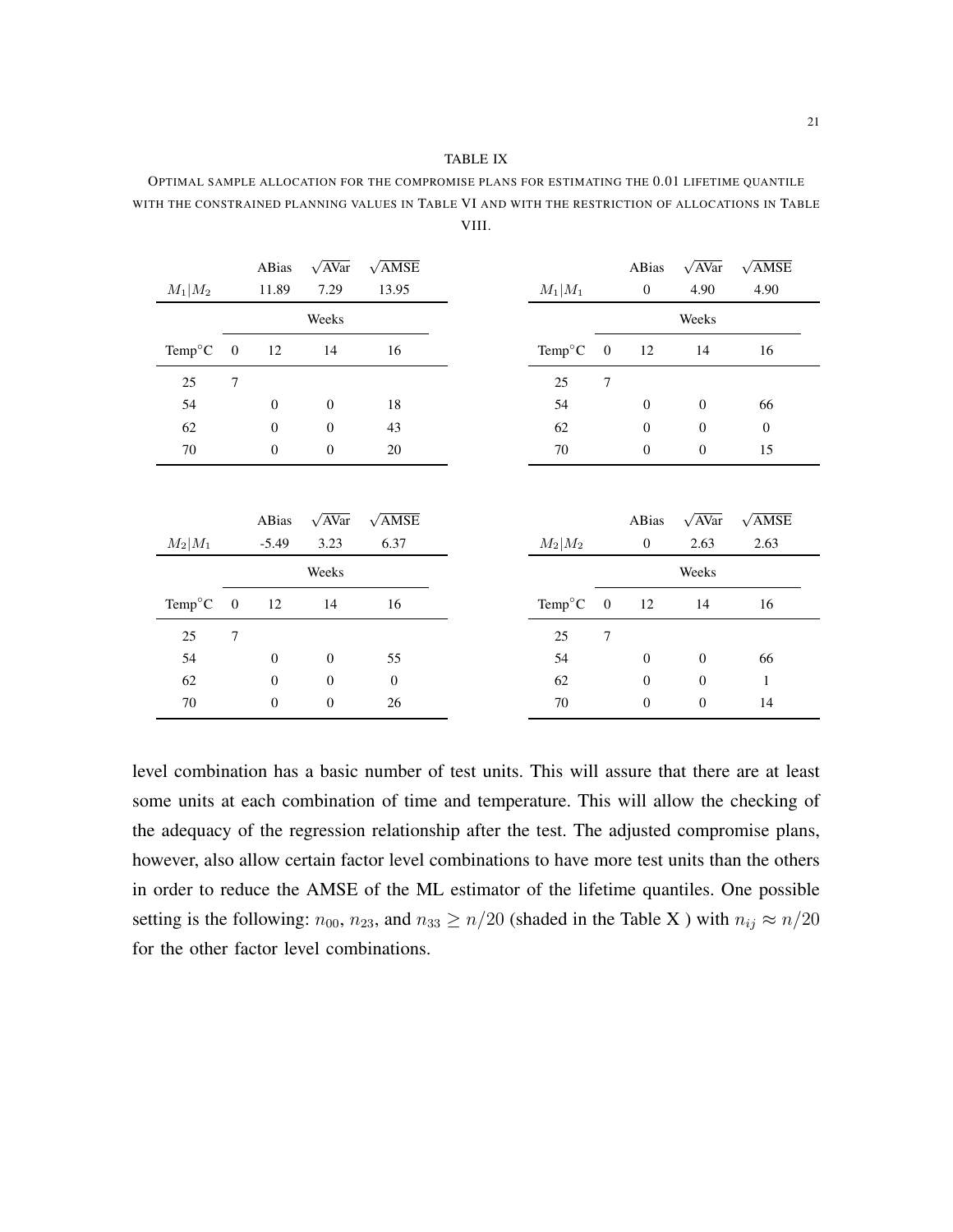| MORE UNITS AT THE SHADED LEVEL COMBINATIONS |          |                  |          |          |         |  |  |
|---------------------------------------------|----------|------------------|----------|----------|---------|--|--|
|                                             |          | THAN THE OTHERS. |          |          |         |  |  |
| Temp                                        |          | Weeks            |          |          |         |  |  |
| $({}^{\circ}C)$                             | 0        | 12               | 14       | 16       | Total   |  |  |
| 25                                          | $n_{00}$ |                  |          |          |         |  |  |
| $x_L$                                       |          | $n_{11}$         | $n_{12}$ | $n_{13}$ |         |  |  |
| $(x_L + 70)/2$                              |          | $n_{21}$         | $n_{22}$ | $n_{23}$ |         |  |  |
| 70                                          |          | $n_{31}$         | $n_{32}$ | $n_{33}$ |         |  |  |
| Total                                       |          |                  |          |          | $\it n$ |  |  |

<span id="page-21-0"></span>TABLE X ADJUSTED COMPROMISE ADDT PLAN. THERE ARE

Table [XI](#page-22-0) shows the adjusted compromise test plans. When the working model is lognormal, there is some improvement of AMSE when compared with the plans in the previous section. The amount of improvement is large when the working model is Weibull but the true model is lognormal. The square root of AMSE is 6.36 which is 60% of the value for the optimized compromise plan in Table [VII.](#page-18-0) When the working model is wrong, the resulting AMSE will be much larger than the AMSE in the case of correct model. To obtain a conservative plan, one could use a test plan that will result in a smaller AMSE than other plans when the working distributions are assumed to be wrong for all the plans in comparison.

#### VI. CONCLUDING REMARKS

The lognormal and Weibull distribution are the two common distributions used to fit data from ADDT experiments. If an incorrect distribution is used in planning stage, the resulting estimate of the lifetime quantile after the test may be biased. Our primary goal in this study is to provide robust test plans that engineers can use to plan ADDT's that provide some protection against bias and variance when the goal is to estimate the quantile of the lifetime distribution.

We derived expressions for asymptotic distribution of the quasi ML estimator of the  $p$ quantile of the lie-time distribution when there is distribution misspecification. We find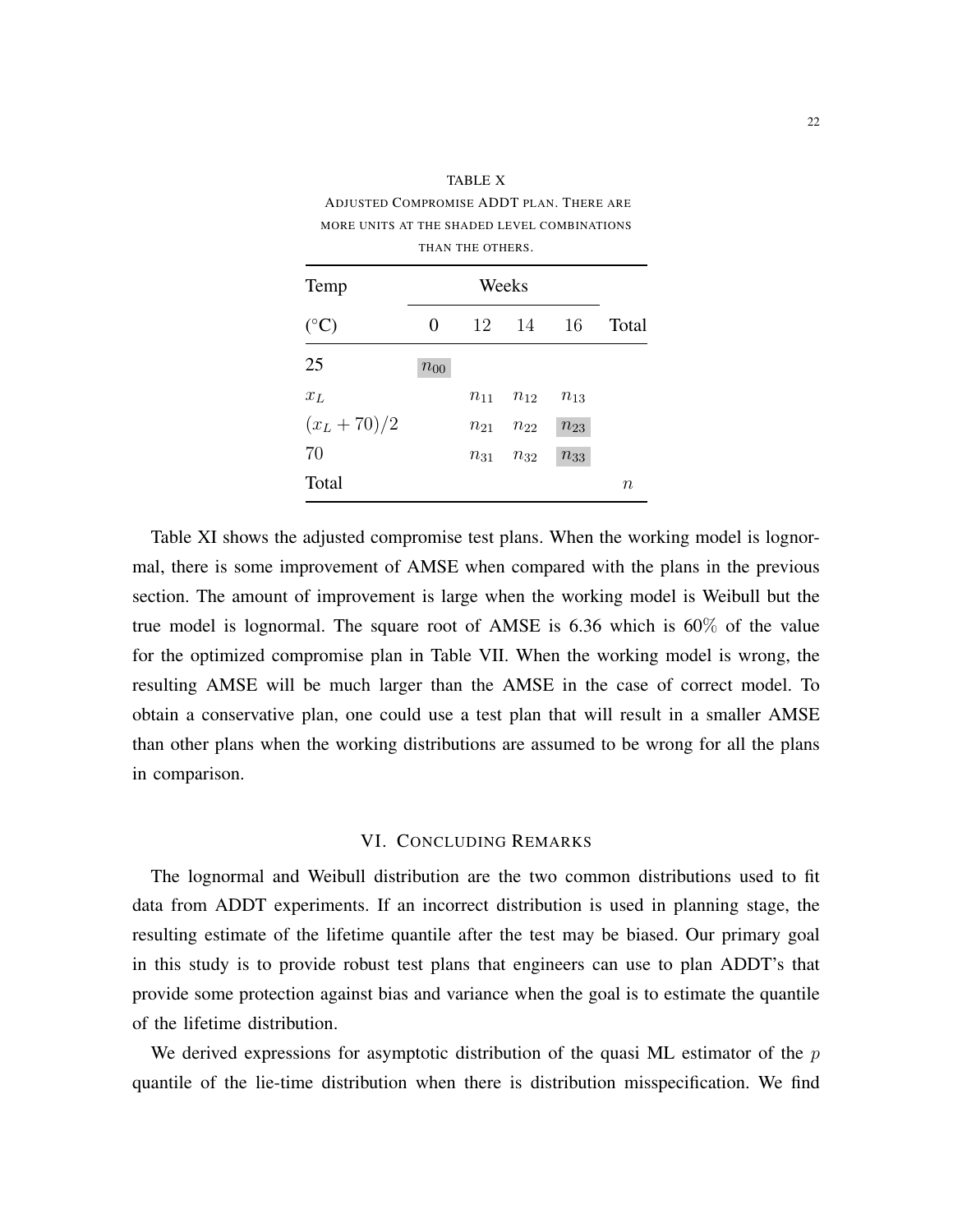<span id="page-22-0"></span>

| OPTIMAL SAMPLE ALLOCATION FOR THE ADJUSTED COMPROMISE PLANS FOR ESTIMATING THE 0.01 LIFETIME |
|----------------------------------------------------------------------------------------------|
| OUANTILE WITH THE CONSTRAINED PLANNING VALUES IN TABLE VI AND WITH THE RESTRICTION OF        |
| ALLOCATIONS IN TABLE X.                                                                      |

|                 |                  | ABias          | $\sqrt{AVar}$  | $\sqrt{\text{AMSE}}$ |                           |                  | ABias            | $\sqrt{AVar}$            | $\sqrt{\text{AMSE}}$ |
|-----------------|------------------|----------------|----------------|----------------------|---------------------------|------------------|------------------|--------------------------|----------------------|
| $M_1 M_2$       |                  | 11.89          | 6.99           | 13.79                | $M_1 M_1$                 |                  | $\boldsymbol{0}$ | 4.77                     | 4.77                 |
|                 |                  |                | Weeks          |                      |                           |                  |                  | Weeks                    |                      |
| $Temp^{\circ}C$ | $\boldsymbol{0}$ | 12             | 14             | 16                   | Temp°C                    | $\boldsymbol{0}$ | 12               | 14                       | 16                   |
| $25\,$          | 15               |                |                |                      | 25                        | 11               |                  |                          |                      |
| 45.70           |                  | $\overline{4}$ | $\overline{4}$ | $\overline{4}$       | 42.35                     |                  | $\overline{4}$   | $\overline{\mathcal{L}}$ | $\overline{4}$       |
| 57.85           |                  | $\overline{4}$ | $\overline{4}$ | 37                   | 56.18                     |                  | $\overline{4}$   | 4                        | 36                   |
| $70\,$          |                  | $\overline{4}$ | $\overline{4}$ | 6                    | $70\,$                    |                  | 4                | 4                        | 5                    |
|                 |                  | ABias          | $\sqrt{AVar}$  | $\sqrt{\text{AMSE}}$ |                           |                  | ABias            | $\sqrt{AVar}$            | $\sqrt{\text{AMSE}}$ |
| $M_2 M_1$       |                  | $-5.84$        | 2.52           | 6.36                 | $M_2 M_2$                 |                  | $\mathbf{0}$     | 2.70                     | 2.70                 |
|                 |                  |                | Weeks          |                      |                           |                  |                  | Weeks                    |                      |
| $Temp^{\circ}C$ | $\boldsymbol{0}$ | 12             | 14             | 16                   | Temp $\mathrm{^{\circ}C}$ | $\boldsymbol{0}$ | 12               | 14                       | 16                   |
| 25              | 6                |                |                |                      | $25\,$                    | $\,$ 8 $\,$      |                  |                          |                      |
| 49.80           |                  | $\overline{4}$ | $\overline{4}$ | $\overline{4}$       | 45.34                     |                  | $\overline{4}$   | $\overline{4}$           | $\overline{4}$       |
| 59.90           |                  | $\overline{4}$ | 4              | 46                   | 57.67                     |                  | $\overline{4}$   | $\overline{4}$           | 42                   |
| 70              |                  | $\overline{4}$ | 4              | $\overline{4}$       | 70                        |                  | 4                | 4                        | 7                    |

that the Weibull distribution provides smaller estimate of  $p$  quantile than the lognormal distribution. If a conservative estimate is preferred, the Weibull distribution is a better working model than lognormal distribution in this ADDT setup. Through the criterion of minimizing the AMSE, we give several guidelines for temperature and sample allocation settings for two different working models.

An adjusted compromise plans is a feasible option to preserve the compromise property of a test plan as well as to allocate sample units for somewhat better estimation efficiency. Conservatively, we may use the test plan which minimizes the AMSE assuming the wrong working model. An alternative would be to choose a compromise between the plans suggested under the two different working models.

#### TABLE XI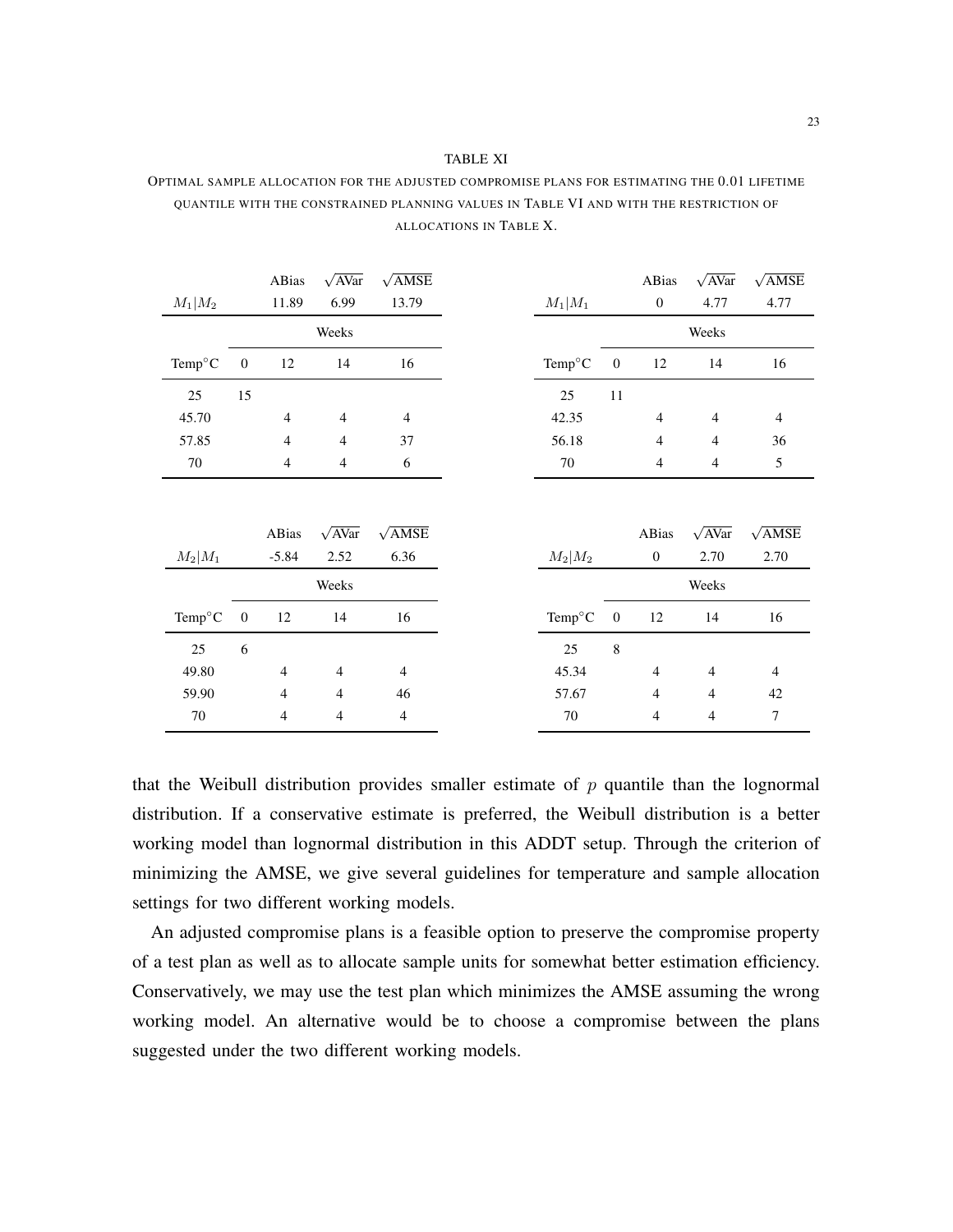### ACKNOWLEDGMENT

This research is supported by the grant from National Center for Theoretical Science (South) and from University Advancement Project of National Cheng Kung University, Taiwan R. O. C..

#### **APPENDIX**

#### APPENDIX A.1

Here are the formulas for deriving the AMSE of the ML estimators of the  $p$  lifetime quantile when the working model is lognormal and the data is from a Weibull distribution.

$$
\frac{\partial}{\partial \gamma_{10}} t_{1,p}(\boldsymbol{\gamma}_1^*) = \frac{2}{|\gamma_{11}^*|^2} e^{-2\gamma_{12}^*(x-\overline{x})} \left( \gamma_{10}^* - \gamma_{11}^* \overline{\tau} - d_f + \Phi_1^{-1}(p)\sigma_1 \right),
$$

$$
\frac{\partial}{\partial \gamma_{11}} t_{1,p}(\boldsymbol{\gamma}_1^*) = \frac{2}{|\gamma_{11}^*|^3} e^{-2\gamma_{12}^*(x-\overline{x})} \left( \gamma_{10}^* - \gamma_{11}^* \overline{\tau} - d_f + \Phi_1^{-1}(p)\sigma_1 \right) \left( \gamma_{10}^* - d_f + \Phi_1^{-1}(p)\sigma_1 \right),
$$

$$
\frac{\partial}{\partial \gamma_{12}} t_{1,p}(\gamma_1^*) = \frac{2}{|\gamma_{11}^*|^2} (x - \overline{x}) e^{-2\gamma_{12}^* (x - \overline{x})} \left(\gamma_{10}^* - \gamma_{11}^* \overline{\tau} - d_f + \Phi_1^{-1}(p) \sigma_1\right)^2,
$$

and by [\(2.8\)](#page-8-2) and [\(2.9\)](#page-8-3),  $C(\gamma_2 : \gamma_1^*) = [A(\gamma_2 : \gamma_1^*)]^{-1} B(\gamma_2 : \gamma_1^*) [A(\gamma_2 : \gamma_1^*)]^{-1}$ . For simplifying the expression of the components of  $A$  and  $B$ , we define some notation. Let

$$
\tau_{1ij} = e^{\gamma_{12}(x_j - \overline{x})} \tau_i,
$$
  
\n
$$
\tau_{2ij} = e^{\gamma_{22}(x_j - \overline{x})} \tau_i,
$$
  
\n
$$
\mu_{1ij} = \gamma_{10} + \gamma_{11} (e^{\gamma_{12}(x_j - \overline{x})} \tau_i - \overline{x}),
$$
  
\n
$$
\mu_{2ij} = \gamma_{20} + \gamma_{21} (e^{\gamma_{22}(x_j - \overline{x})} \tau_i - \overline{x}),
$$
  
\n
$$
m_{1ij} = E_{M_1} (Y_{ijk}) = \mu_{1ij},
$$
  
\n
$$
m_{2ij} = E_{M_2} (Y_{ijk}) = \mu_{2ij} - 0.5772 \sigma_2.
$$

Then the components of  $A$  and  $B$  can be represented in the following way: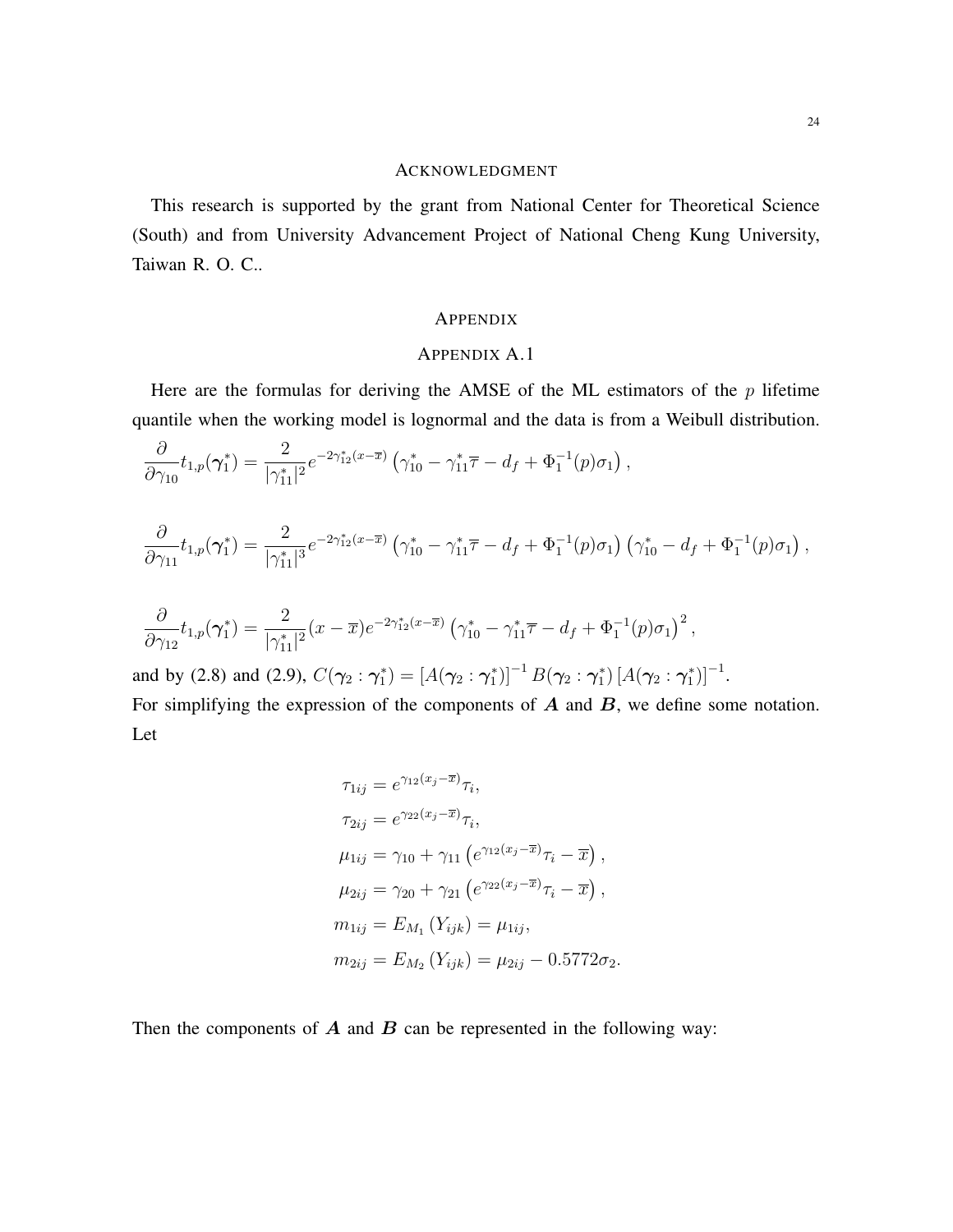$$
A_{11} = -\frac{n}{\sigma_1^2},
$$
  
\n
$$
A_{12} = -n \sum_{i=1}^w \sum_{j=1}^a \frac{\pi_{ij}}{\sigma_1^2} (\tau_{1ij} - \overline{\tau}),
$$
  
\n
$$
A_{13} = -n \sum_{i=1}^w \sum_{j=1}^a \frac{\pi_{ij}}{\sigma_1^2} \gamma_{11} (x_j - \overline{x}) \tau_{1ij},
$$
  
\n
$$
A_{22} = -n \sum_{i=1}^w \sum_{j=1}^a \frac{\pi_{ij}}{\sigma_1^2} (\tau_{1ij} - \overline{\tau})^2,
$$
  
\n
$$
A_{23} = n \sum_{i=1}^w \sum_{j=1}^a \frac{\pi_{ij}}{\sigma_1^2} (x_j - \overline{x}) \tau_{1ij} (m_{2ij} - 2m_{1ij} + \gamma_{10}),
$$
  
\n
$$
A_{33} = n \sum_{i=1}^w \sum_{j=1}^a \frac{\pi_{ij}}{\sigma_1^2} \gamma_{11} (x_j - \overline{x})^2 \tau_{1ij} (m_{2ij} - m_{1ij} - \gamma_{21} \tau_{1ij}),
$$

$$
B_{11} = n \sum_{i=1}^{w} \sum_{j=1}^{a} \frac{\pi_{ij}}{\sigma_1^4} \left\{ \frac{\pi^2}{6} \sigma_2^2 + (m_{2ij} - m_{1ij})^2 \right\},
$$
  
\n
$$
B_{12} = n \sum_{i=1}^{w} \sum_{j=1}^{a} \frac{\pi_{ij}}{\sigma_1^4} (\tau_{1ij} - \overline{\tau}) \left\{ \frac{\pi^2}{6} \sigma_2^2 + (m_{2ij} - m_{1ij})^2 \right\},
$$
  
\n
$$
B_{13} = n \sum_{i=1}^{w} \sum_{j=1}^{a} \frac{\pi_{ij}}{\sigma_1^4} \gamma_{11} (x_j - \overline{x}) \tau_{1ij} \left\{ \frac{\pi^2}{6} \sigma_2^2 + (m_{2ij} - m_{1ij})^2 \right\},
$$
  
\n
$$
B_{22} = n \sum_{i=1}^{w} \sum_{j=1}^{a} \frac{\pi_{ij}}{\sigma_1^4} (\tau_{1ij} - \overline{\tau})^2 \left\{ \frac{\pi^2}{6} \sigma_2^2 + (m_{2ij} - m_{1ij})^2 \right\},
$$
  
\n
$$
B_{23} = n \sum_{i=1}^{w} \sum_{j=1}^{a} \frac{\pi_{ij}}{\sigma_1^4} \gamma_{11} (x_j - \overline{x}) \tau_{1ij} (\tau_{1ij} - \overline{\tau}) \left\{ \frac{\pi^2}{6} \sigma_2^2 + (m_{2ij} - m_{1ij})^2 \right\},
$$
  
\n
$$
B_{33} = n \sum_{i=1}^{w} \sum_{j=1}^{a} \frac{\pi_{ij}}{\sigma_1^4} \gamma_{11}^2 (x_j - \overline{x})^2 \tau_{1ij}^2 \left\{ \frac{\pi^2}{6} \sigma_2^2 + (m_{2ij} - m_{1ij})^2 \right\}.
$$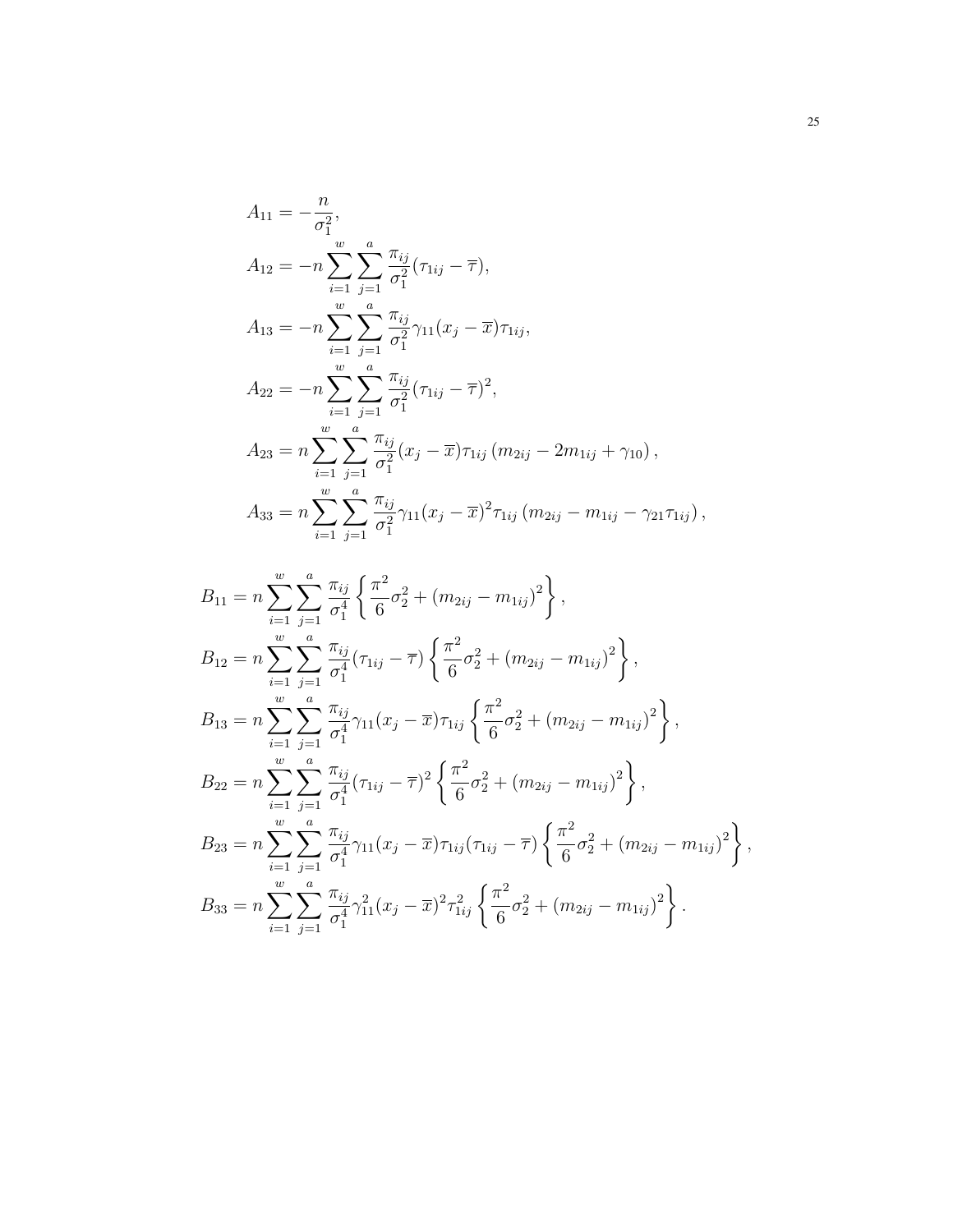#### APPENDIX A.2

Here we provide the formulas for deriving the AMSE of the ML estimators of the  $p$ lifetime quantile when working model is Weibull and data is from lognormal distribution.

$$
\frac{\partial}{\partial \gamma_{20}} t_{2,p}(\gamma_2^*) = \frac{2}{|\gamma_{21}^*|^2} e^{-2\gamma_{22}^*(x-\overline{x})} \left( \gamma_{20}^* - \gamma_{21}^* \overline{\tau} - d_f + \Phi_2^{-1}(p)\sigma_2 \right),
$$
  

$$
\frac{\partial}{\partial \gamma_{21}} t_{2,p}(\gamma_2^*) = \frac{2}{|\gamma_{21}^*|^3} e^{-2\gamma_{22}^*(x-\overline{x})} \left( \gamma_{20}^* - \gamma_{21}^* \overline{\tau} - d_f + \Phi_2^{-1}(p)\sigma_2 \right) \left( \gamma_{20}^* - d_f + \Phi_2^{-1}(p)\sigma_2 \right),
$$

$$
\frac{\partial}{\partial \gamma_{22}} t_{2,p}(\boldsymbol{\gamma}_2^*) = -\frac{2}{|\gamma_{21}^*|^2} (x-\overline{x}) e^{-2\gamma_{22}^* (x-\overline{x})} \left( \gamma_{20}^* - \gamma_{21}^* \overline{\tau} - d_f + \Phi_2^{-1}(p) \sigma_2 \right)^2,
$$

and by [\(2.8\)](#page-8-2) and [\(2.9\)](#page-8-3), the structure of  $C(\gamma_1 : \gamma_2 = \gamma_2^*) = [A(\gamma_1 : \gamma_2^*)]^{-1}B(\gamma_1 :$  $\gamma_2^*$   $[A(\gamma_1 : \gamma_2^*)]^{-1}$ , where the components of A and B can be expressed in the following way:

$$
A_{11} = -n \sum_{i=1}^{w} \sum_{j=1}^{a} \frac{\pi_{ij}}{\sigma_1^2} \Delta_{ij},
$$
  
\n
$$
A_{12} = -n \sum_{i=1}^{w} \sum_{j=1}^{a} \frac{\pi_{ij}}{\sigma_1^2} (\tau_{2ij} - \overline{\tau}) \Delta_{ij},
$$
  
\n
$$
A_{13} = -n \sum_{i=1}^{w} \sum_{j=1}^{a} \frac{\pi_{ij}}{\sigma_1^2} \gamma_{21} (x_j - \overline{x}) \tau_{2ij} \Delta_{ij},
$$
  
\n
$$
A_{22} = -n \sum_{i=1}^{w} \sum_{j=1}^{a} \frac{\pi_{ij}}{\sigma_1^2} (\tau_{2ij} - \overline{\tau})^2 \Delta_{ij},
$$
  
\n
$$
A_{23} = -n \sum_{i=1}^{w} \sum_{j=1}^{a} \frac{\pi_{ij}}{\sigma_2} \left\{ (x_j - \overline{x}) \tau_{2ij} - \frac{1}{\sigma_2} (x_j - \overline{x}) \tau_{2ij} [\sigma_2 - \gamma_{21} (\tau_{2ij} - \overline{x})] \Delta_{ij} \right\},
$$
  
\n
$$
A_{33} = -n \sum_{i=1}^{w} \sum_{j=1}^{a} \frac{\pi_{ij}}{\sigma_2} \left\{ \gamma_{21} (x_j - \overline{x})^2 \tau_{2ij} - \frac{1}{\sigma_2} \gamma_{21} (x_j - \overline{x})^2 \tau_{2ij} (\sigma_2 - \gamma_{21} \tau_{2ij}) \Delta_{ij} \right\},
$$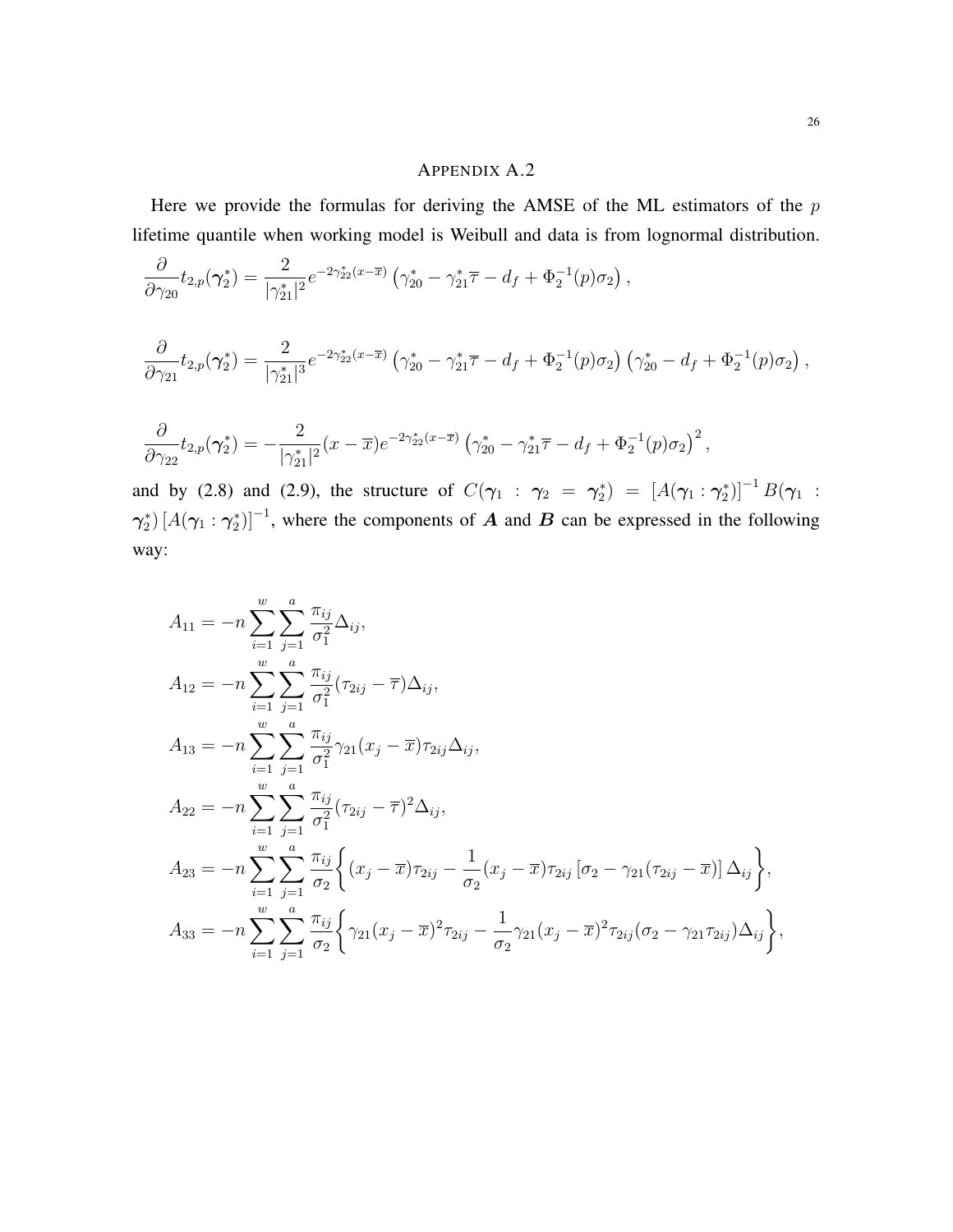$$
B_{11} = n \sum_{i=1}^{w} \sum_{j=1}^{a} \frac{\pi_{ij}}{\sigma_1^2} (1 - 2\Delta_{ij} + \Gamma_{ij}),
$$
  
\n
$$
B_{12} = n \sum_{i=1}^{w} \sum_{j=1}^{a} \frac{\pi_{ij}}{\sigma_1^2} (\tau_{2ij} - \overline{\tau}) (1 - 2\Delta_{ij} + \Gamma_{ij}),
$$
  
\n
$$
B_{13} = n \sum_{i=1}^{w} \sum_{j=1}^{a} \frac{\pi_{ij}}{\sigma_1^2} \gamma_{21} (x_j - \overline{x}) \tau_{2ij} (1 - 2\Delta_{ij} + \Gamma_{ij}),
$$
  
\n
$$
B_{22} = n \sum_{i=1}^{w} \sum_{j=1}^{a} \frac{\pi_{ij}}{\sigma_1^2} (\tau_{2ij} - \overline{\tau})^2 (1 - 2\Delta_{ij} + \Gamma_{ij}),
$$
  
\n
$$
B_{23} = n \sum_{i=1}^{w} \sum_{j=1}^{a} \frac{\pi_{ij}}{\sigma_1^2} \gamma_{21} (x_j - \overline{x}) \tau_{2ij} (1 - 2\Delta_{ij} + \Gamma_{ij}),
$$
  
\n
$$
B_{33} = n \sum_{i=1}^{w} \sum_{j=1}^{a} \frac{\pi_{ij}}{\sigma_1^2} \gamma_{21}^2 (x_j - \overline{x})^2 \tau_{2ij}^2 (1 - 2\Delta_{ij} + \Gamma_{ij}),
$$

where

$$
\Gamma_{ij} = \exp\left\{\frac{2\mu_{1ij}}{\sigma_2} - \frac{2\mu_{2ij}}{\sigma_2} + \frac{2\sigma_1^2}{\sigma_2^2}\right\}.
$$

#### **REFERENCES**

- <span id="page-26-1"></span>[1] C. H. Chiao and M. Hamada (1996), "Robust Reliability for Light Emitting Diodes Using Degradation Measurements," *Quality and Reliability Engineering International,* 12(2), 89–94.
- <span id="page-26-3"></span>[2] M. T. Chao (1999), "Degradation Analysis and Related Topics: Some Thoughts and a Review," *Proceedings of the National Science Council,* 23, 555–566.
- <span id="page-26-4"></span>[3] L. A. Escobar, W. Q. Meeker, D. L. Kugler, and L. L. Kramer (2003), "Accelerated Destructive Degradation Tests: Data, Models, and Analysis," Chapter 21 in *Mathematical and Statistical Methods in Reliavility*, B. H. Lindqvist and K. A. Doksum, Editors, River Edge, NJ: World Scientific Publishing Company.
- <span id="page-26-0"></span>[4] C. J. Lu and W. Q. Meeker (1993), "Using Degradation Measures to Estimate a Time-to-Failure Distribution," *Technometrics*, 35(2), 161–174.
- [5] C. A. Meeter and W. Q. Meeker (1994), "Optimum Accelerated Life Tests with a Nonconstant Scale Parameter," *Technometrics,* 35(1), 71–83.
- <span id="page-26-2"></span>[6] W. Q. Meeker, L. A. Escobar, and C. J. Lu (1998), "Accelerated Degradation Tests: Modeling and Analysis," *Technometrics*, 40(2), 89–99.
- <span id="page-26-7"></span>[7] W. Nelson (1990), *Acceleratd Testing: Statistical Model, Test Plans, and Data Analyses*, New York: Wiley.
- <span id="page-26-5"></span>[8] W. Nelson (2005a), "A Bibliography of Accelerated Test Plans," *IEEE Transactions on Reliability*, 54(2), 194–197.
- <span id="page-26-6"></span>[9] W. Nelson (2005b), "Bibliography of Accelerated Test Plans Part IIXReferences," *IEEE Transactions on Reliability*, 54(3), 370–373.